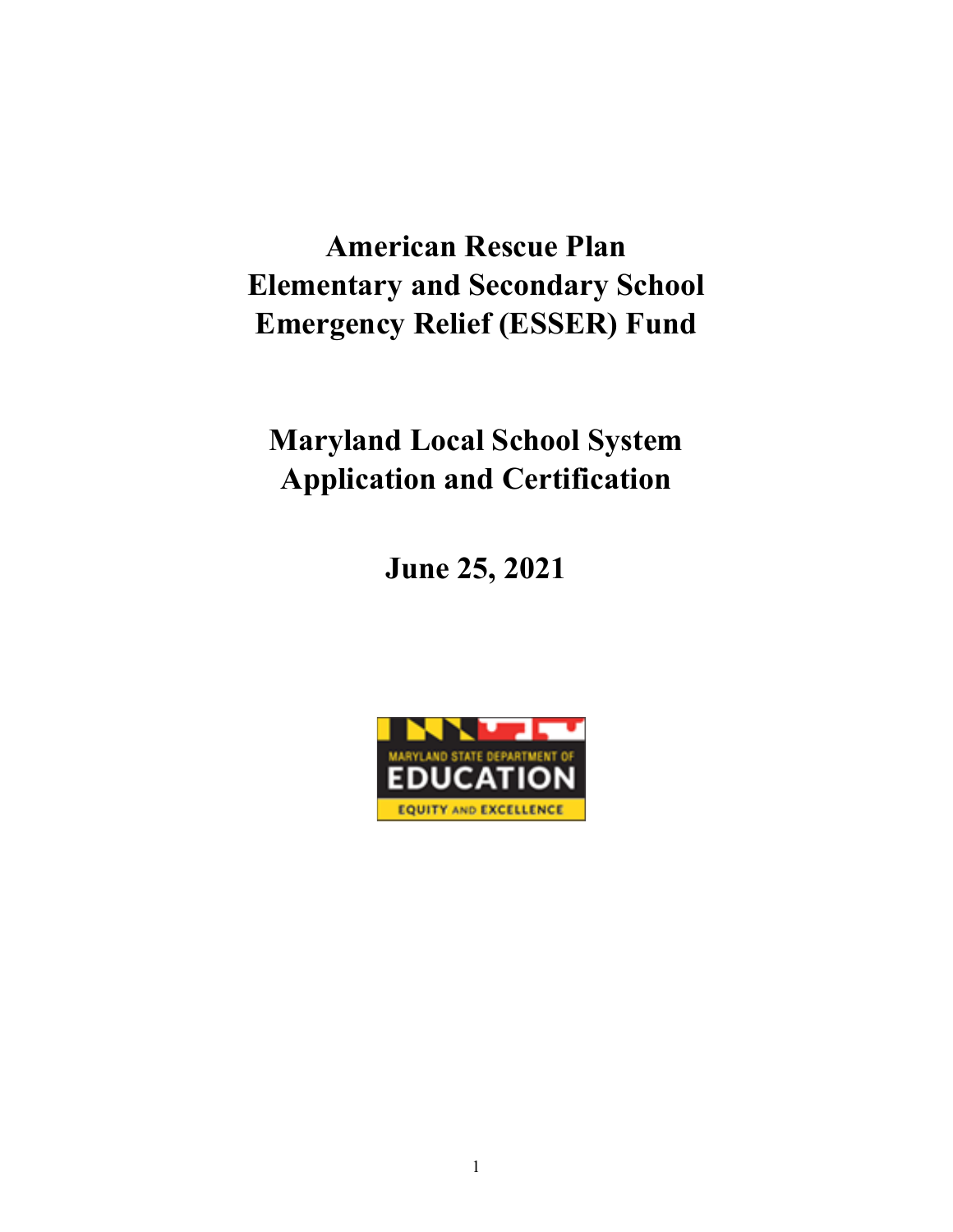### **Purpos**e

Under the federal American Rescue Plan Act of 2021, Public Law 117-2, enacted on March 11, 2020, the Department awards grants to State educational agencies (SEAs) for the purpose of providing local educational agencies (LEAs), including charter schools that are LEAs, with emergency relief funds to safely reopen and sustain the safe operation of schools and to address the impact of the coronavirus pandemic on the nation's students. The American Rescue Plan Elementary and Secondary School Emergency Relief Fund (ARP ESSER) requires local education agencies (LEAs) to reserve a portion of the allocation to address learning loss through evidence-based interventions. The remaining allocation has the same allowable uses as the CARES Act and CRRSA Act ESSER Funds. The ARP ESSER funds **do not** have an equitable services requirement.

### **Timeline**

Local School System applications are due to MSDE by **July 30, 2021**.

### **Availability**

Funds are available for use from March 13, 2020 through September 30, 2024, including the Tydings Amendment.

### **Uses of Funds**

Local School Systems must reserve not less than 20% of its total allocation to address learning loss through the implementation of evidence-based interventions, ensure that the interventions respond to students' academic, social, and emotional needs and address the disproportionate impact of COVID-19 on underrepresented student subgroups. The remaining ARP ESSER funds may be used for the same allowable purposes as the CARES and CCRSA ESSER funds, including hiring new staff and avoiding layoffs. Section 2001(e) of the ARP authorizes an LEA to use ARP ESSER funds to develop strategies and implement public health protocols including, to the greatest extent practicable, policies in line with the guidance from the CDC for the reopening and operation of school facilities to effectively maintain the health and safety of students, educators, and other staff. An LEA may use ESSER and ESSER II funds for this purpose, although it is not expressly listed in the CARES or CRRSA Act.

#### **Contact Information**

Questions should be addressed to Donna Gunning by email at <u>donna gunning@maryland.gov</u> or by phone at 410-767-0757; or Steve Brooks by email at [steve.brooks@maryland.gov](mailto:steve.brooks@maryland.gov) or by telephone at 410-767-0793.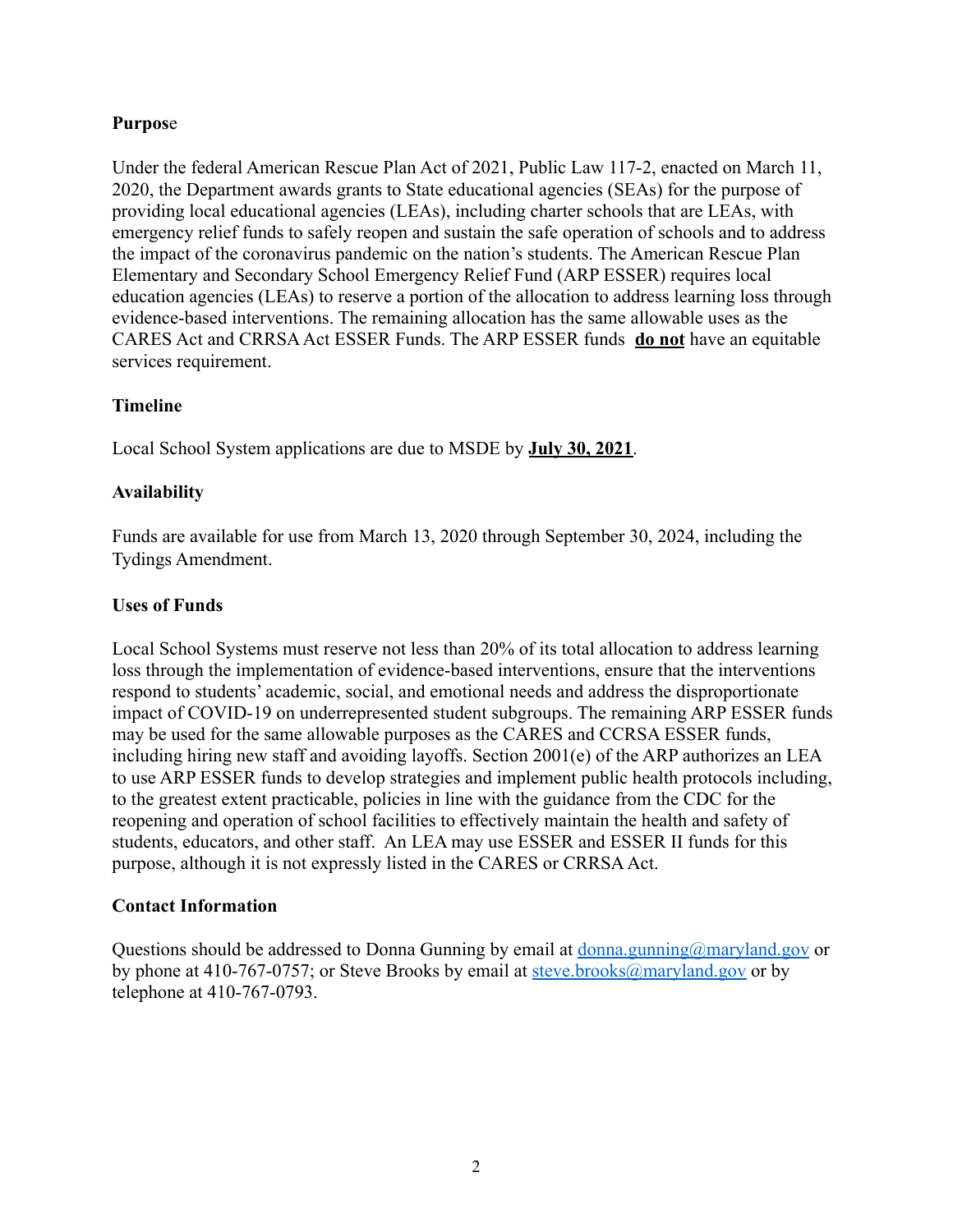# **PROGRAMMATIC, FISCAL, REPORTING, AND OTHER ASSURANCES**

## **Programmatic Assurances**

- 1. The Local Educational Agency (LEA) will use ARP ESSER funds for activities allowable under Section 2001(e) of the American Rescue Plan Act of 2021 (ARP). (See Appendix A.)
- 2. The LEA will implement evidence-based interventions as required under section 2001(e)(1) of the ARP Act.
- 3. The LEA will address the disproportionate impact of the COVID-19 pandemic on underserved students (i.e., students from low-income families, students from racial or ethnic groups, gender, English learners, children with disabilities, students experiencing homelessness, children and youth in foster care, and migratory students), as required by section  $2001(e)(1)$  of the ARP Act.

## **Reporting Assurances**

- 4. LEAs comply with all reporting requirements at such time, and in such manner, and containing such information as the Secretary may reasonably require, including on matters such as:
	- a. How the LEA is developing strategies and implementing public health protocols including, to the greatest extent practicable, policies and plans in line with the CDC guidance related to mitigating COVID-19 in schools;
	- b. Overall plans and policies related to State support for return to in-person instruction and maximizing in-person instruction time, including how funds will support a return to and maximize in-person instruction time, and advance equity and inclusivity in participation in in-person instruction;
	- c. Data on each school's mode of instruction (fully in-person, hybrid, and fully remote) and conditions;
	- d. LEA uses of funds to meet students' social, emotional, and academic needs, including through summer enrichment programming and other evidence-based interventions, and how they advance equity for underserved students;
	- e. LEA uses of funds to sustain and support access to early childhood education programs;
	- f. Impacts and outcomes (disaggregated by student subgroup) through use of ARP ESSER funding (e.g., quantitative and qualitative results of ARP ESSER funding, including on personnel, student learning, and budgeting at the school and district level);
	- g. Student data (disaggregated by student subgroup) related to how the COVID-19 pandemic has affected instruction and learning;
- 5. The LEA will provide the required data to ensure the LEA has met the Maintenance of Equity Requirement per Section 2004 of the American Rescue Plan Act of 2021.

## **Fiscal Assurances**

6. The LEA will cooperate with any examination of records with respect to such funds by making records available for inspection, production, and examination, and authorized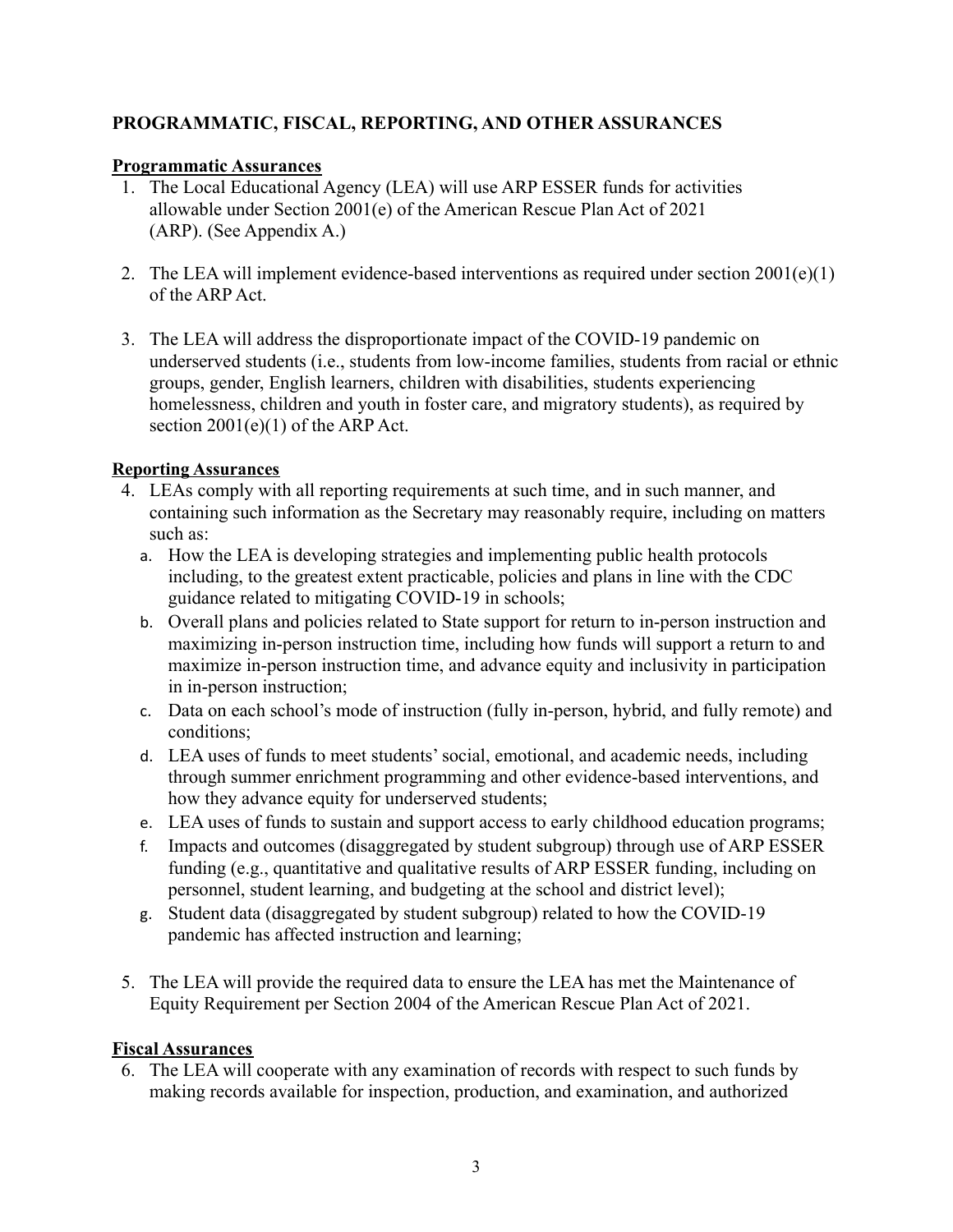individuals available for interview and examination, upon the request of (i) the United States Department of Education (USDE) and/or its Inspector General; or (ii) any other federal agency, commission, or department in the lawful exercise of its jurisdiction and authority.

- 7. The LEA will comply with all applicable assurances in OMB Standard Forms 424B and D (Assurances for Non-Construction and Construction Programs), including the assurances relating to the legal authority to apply for assistance; access to records; conflict of interest; merit systems; nondiscrimination; Hatch Act provisions; labor standards; flood hazards; historic preservation; protection of human subjects; animal welfare; lead-based paint; Single Audit Act; and the general agreement to comply with all applicable Federal laws, executive orders and regulations.
- 8. The LEA will submit the full certification, as set forth in 34 C.F.R. Part 82, Appendix A, upon request.
- 9. The LEA will sign and return the Assurances page of the Notice of Grant Award (NOGA) which includes a set of assurances that meets the requirements of section 442 of the General Education Provisions Act (GEPA) (20 U.S.C. 1232e).
- 10. To the extent applicable, a LEA will include in its local application a description of how the LEA will comply with the requirements of section 427 of GEPA (20 U.S.C. 1228a). The description must include information on the steps the LEA proposes to take to permit students, teachers, and other program beneficiaries to overcome barriers (including barriers based on gender, race, color, national origin, disability, and age) that impede equal access to, or participation in, the program.
- 11. The LEA will comply with the *Uniform Administrative Requirements, Cost Principles, and Audit Requirements for Federal Awards* (Uniform Guidance) requirements in Subpart D—Post Federal Award Requirements (2 CFR §§200.300-345) and Subpart E—Cost Principles (2 CFR §200.400-475) to ensure that LEAs, including charter schools that are LEAs, are using ARP ESSER funds for purposes that are reasonable, necessary, and allocable under the ARP Act.
- 12. The LEA and other entities will comply with the provisions of all applicable acts, regulations and assurances; the following provisions of Education Department General Administrative Regulations (EDGAR) 34 CFR parts 76, 77, 81, 82, 84, 97, 98, and 99; the OMB Guidelines to Agencies on Government-wide Debarment and Suspension (Non-procurement) in 2 CFR part180, as adopted and amended as regulations of the Department in 2 CFR part 3485; and the Uniform Guidance in 2 CFR part 200, as adopted and amended as regulations of the USDE in 2 CFR part 3474.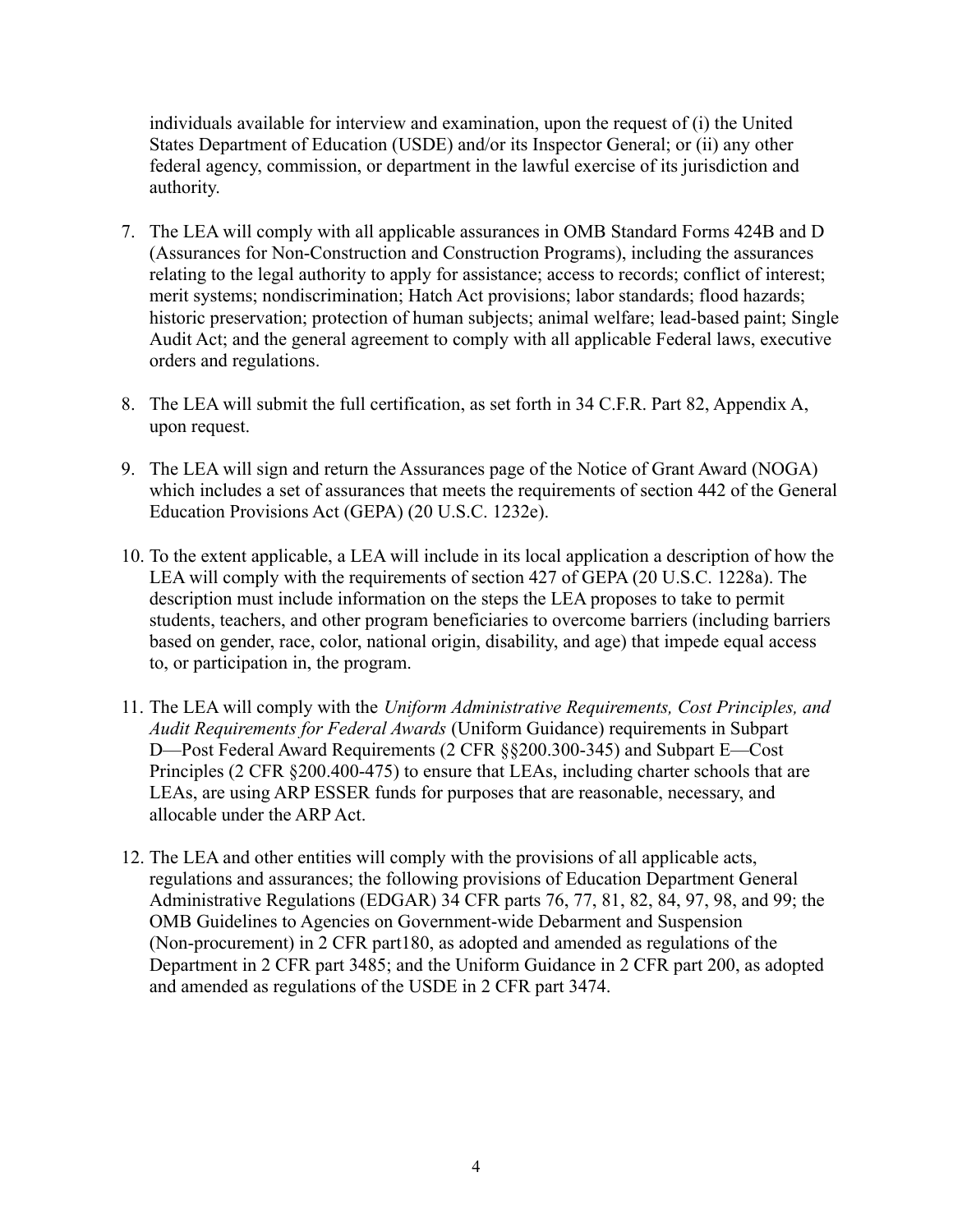# **SIGNATURE PAGE**

## LEA ESSER Fund Contact/Title: Erin Thornton, Comptroller

Contact Email: [thornton.erin@ccpsstaff.org](mailto:thornton.erin@ccpsstaff.org) Contact Phone: 410-479-1460 x1124

Local School System Superintendent (Printed Name): Derek L. Simmons, Ed.D.

Signature: Date: \_\_\_\_\_\_\_\_\_\_\_\_\_\_\_\_\_\_\_\_\_\_\_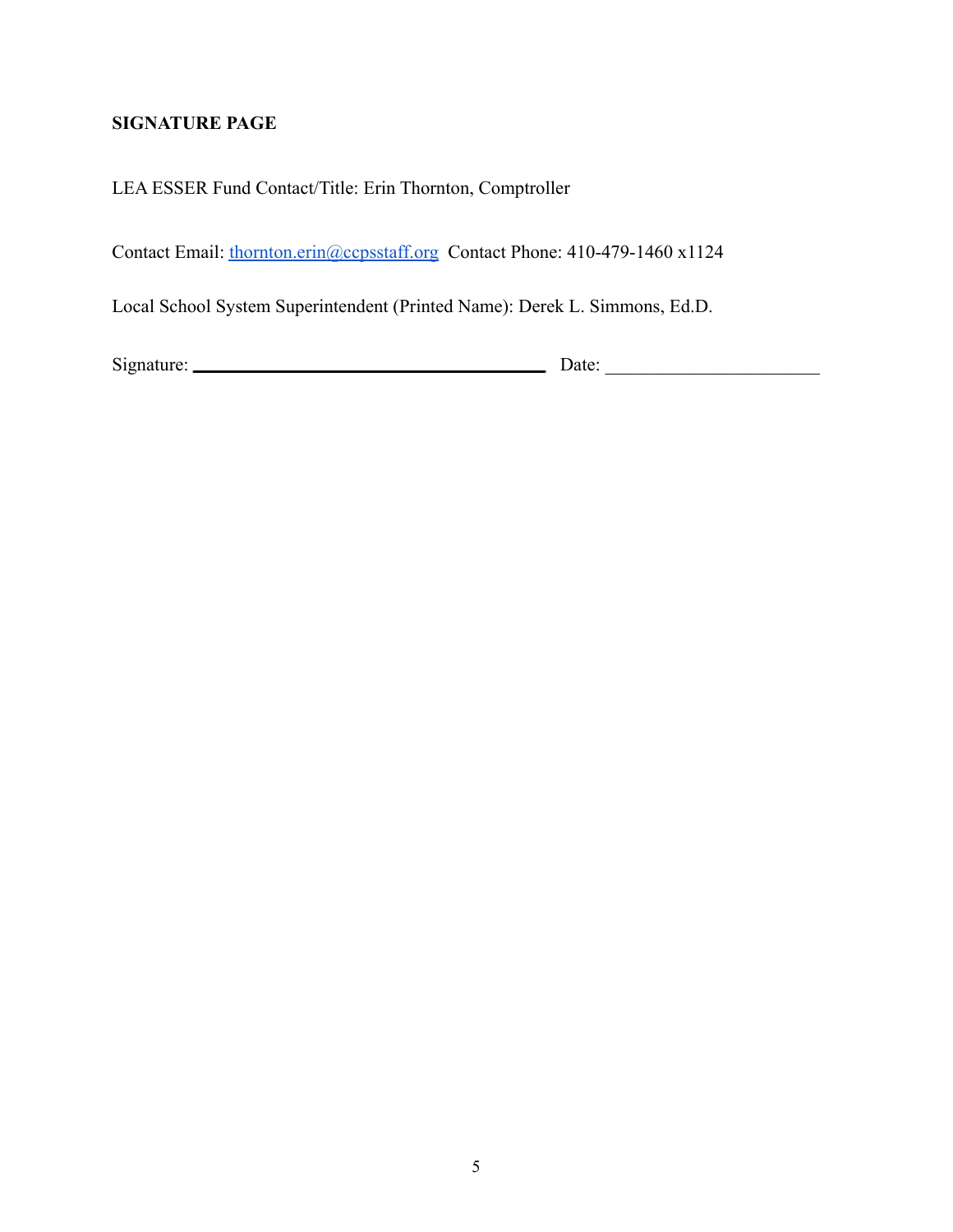# **Elementary and Secondary School Emergency Relief Fund (ARP ESSER) American Rescue Plan Act of 2021**

## **Maryland Local School System Application**

## **Part I – Safe Return to In-person Instruction and Continuity of Services**

1. In accordance with Section 2001(i) of the ARP, please provide a link to the LEA's Safe Return to In-person Instruction and Continuity of Services Plan. *Link to the LEA's Plan:*

https://www.carolineschools.org/2021-2022-reopening-plan/

*ARP ESSER requires that LEA plans include elements that are consistent with current, relevant guidance from the CDC related to the safe reopening of schools. These elements include: Universal and correct wearing of masks; modifying facilities to allow for physical distancing (e.g., use of cohorts/podding); handwashing and respiratory etiquette; cleaning and maintaining healthy facilities, including improving ventilation; contact tracing in combination with isolation and quarantine, in collaboration with the State, local, territorial, or Tribal health departments; diagnostic and screening testing; efforts to provide vaccinations to school communities; appropriate accommodations for children with disabilities with respect to health and safety policies; and coordination with State and local health officials. Additionally, an LEA Plan must describe how it will ensure continuity of services, including but not limited to services to address students' academic needs and students' and staff social, emotional, mental health, and other needs, which may include student health and food services. This item will be addressed in question two below.*

A. Please provide a description of the prevention and mitigation policies that have been implemented, including how the LEA has revised policies to ensure alignment with current Centers for Disease Control (CDC) guidance for the reopening and operation of school facilities to effectively maintain the health and safety of students, educators, and other staff.

Caroline County Public Schools has worked closely with the local health department to ensure a safe reopening and operation of school facilities throughout the pandemic. The school system has a layered approach to prevention and mitigation strategies, and will continue to do so in consultation with state and local health officials, and informed by CDC guidelines. CCPS has partnered with both the health department and the school-based wellness center provider, Choptank Community Health, to offer routine testing, both for screening purposes and for diagnostic purposes as it relates to COVID-19. Additionally, the partnership has developed numerous vaccination clinics, and will continue to do so to increase the rate of vaccinations in our staff and community. CCPS has developed a comprehensive reopening plan, with feedback from our community, educating our staff and students on correct wearing of masks, handwashing and respiratory etiquette, cleaning and maintaining facilities, contact tracing including isolation and quarantine procedures, as well as appropriate accommodations for children with disabilities as appropriate. The school system was able to utilize CARES II funding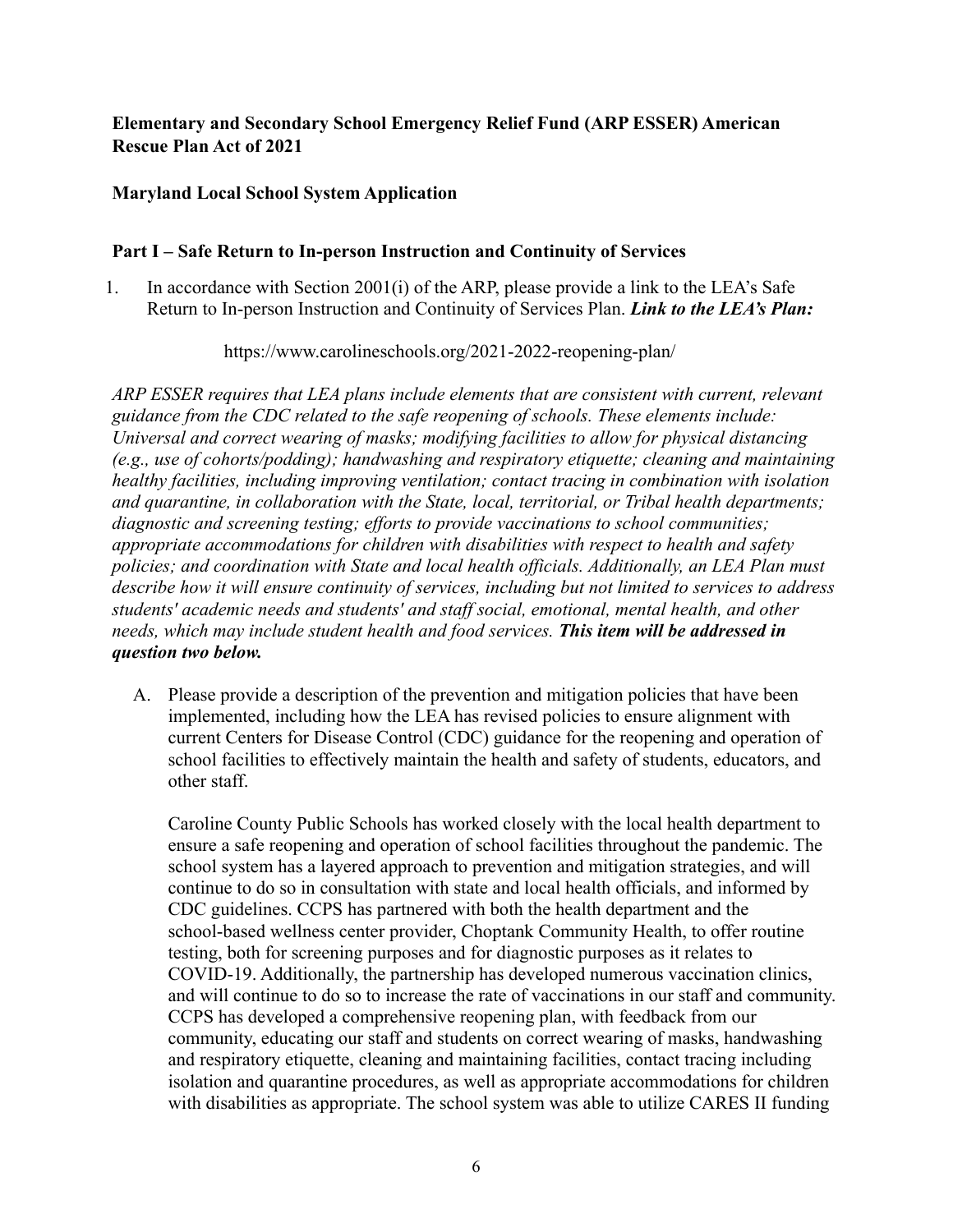to provide necessary HVAC controls upgrades to three schools to improve ventilation, bringing all schools to the same high standards of ventilation.

B. Please identify the amount of ARP ESSER funds, if any, that will be used to implement prevention and mitigation strategies that are consistent with the most recent CDC guidance. In the response, please include a general description and timeline for the planned use of the funds. A more detailed description is required in the Budget Narrative.

CCPS proposes allocating \$608,814 of the total allocation to support efforts toward the safe return of all students. Funding will allow the school system to expand efforts as it relates to contact tracing, isolation, and quarantine by adding staff to assist in this effort. Hiring for this position will occur upon approval of the grant request. Additionally, extra-duty payment for school nurses will begin at the start of the school year to support contact tracing that needs to occur outside of the regular workday. This funding will also support additional PPE, sanitizing supplies, safety supplies, and equipment as we scale up to welcome all students and staff back into the buildings on a regular basis. The purchase of these supplies and equipment will occur upon approval of the grant request. Additional funds will support enhanced communication tools to support school/home communication, including translation services. These tools will be purchased for implementation upon approval of the grant request.

## *ARP ESSER requires that LEA Plans be reviewed every six months during the grant period. LEAs must seek public input and incorporate public input when determining if revisions are necessary and in making and revisions to the Plan.*

C. Please provide a description of the LEA's plan for periodic review and update of the plan, including a description of the LEA's inclusion of public comments in the development of the plan, as well as the inclusion of public comments in any revisions to the plan.

CCPS presented the Reopening Plan for discussion and development at their monthly public Board of Education meeting. Next, the school system presented the proposed plan to a wide group of community stakeholders, including staff, employee associations, local health officials, parents, students, and community organizations. Lastly, the school system sent a survey to the school community for feedback to inform the final submission of the plan. The school system will review the plan, at a minimum, every six months through their established community stakeholder groups. The stakeholder groups will assist in informing any modifications that may be necessary to the reopening plan. The school system may include more frequent reviews of the reopening plan with community stakeholders if data indicates a need to do so.

2. An LEA that receives ARP ESSER funds must reserve at least 20% of the funds to measure and address the academic impact of lost instructional time on all students, through the implementation of evidence-based interventions, such as interventions implemented through summer learning or summer enrichment, extended day, comprehensive afterschool programs, or extended school year programs. The LEA must also ensure that such interventions respond to students' academic, social, and emotional needs and address the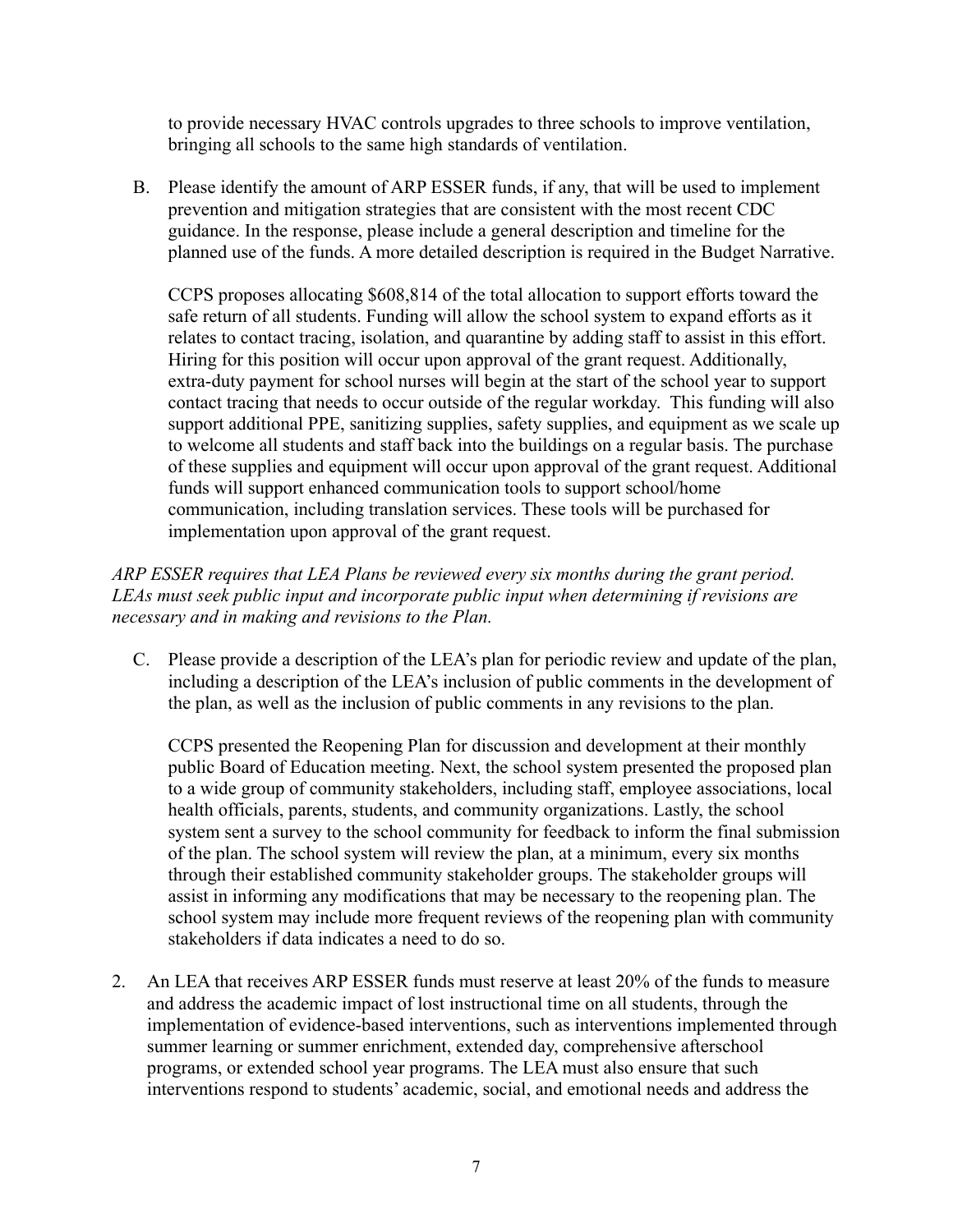disproportionate impact of the COVID-19 pandemic on groups of students disproportionately impacted by the pandemic.

- A. Please identify the amount of funds that will be reserved for this purpose. Caroline County Public Schools has allocated \$5,057,761 of the total grant to this area.
- B. Please identify the method(s) the LEA will utilize to measure the impact of lost instructional time, and the means that will be used to address the impact of lost instructional time, including the timeline for implementation. LEAs must identify the intervention that will be implemented, include the tier rating (Tier 1, 2, 3, or 4) for the intervention, and discuss the LEA's plan to collect and analyze data to demonstrate the impact of the intervention on student learning.

CCPS will begin the school year assessing students in all content areas to determine their baseline after the past year's interrupted learning. Additionally, the school system will participate in the early Fall MCAP which will provide valuable data for student learning. Each of these assessments will provide information for classroom teachers, Student Support Teams (SST), school-based instructional teams, and district-level instructional teams. Student grades, and other academic data, such as the diagnostic assessment, will be reviewed to determine learning loss and a plan to address learning gaps will be established. The data will also determine student readiness for new learning, as well as determine student need for evidence-based interventions. This may include additional small group support during class hours, intervention time or out-of-school time learning such as afterschool, before school, and/or summer. In addition, school-level equity teams, led by their equity liaison, will engage in data review and develop additional ways to support students.

To strengthen school system implementation of evidence-based interventions, the following chart provides an overview of proposed intervention strategies and programs to support this effort. All interventions will be implemented with fidelity according to the specific intervention. Student data will be reviewed through the Student Support Teams at each school, and at the district level to monitor progress and make additional instructional decisions. In addition, School Improvement Teams meet monthly to monitor and review data.

|                      |                    | lTimeline | <b>Intervention</b>                             |                   | Plan to collect<br>and analyze<br>ldata to |
|----------------------|--------------------|-----------|-------------------------------------------------|-------------------|--------------------------------------------|
| Method(s) to measure | Means to address   | lfor      | that will be                                    | l Tier            | demonstrate                                |
| impact of lost       | impact of lost     |           | implement   implemente   Rating (1,   impact of |                   |                                            |
| instructional time   | instructional time | lation    |                                                 | $ 2, 3, 4\rangle$ | <i>lintervention</i>                       |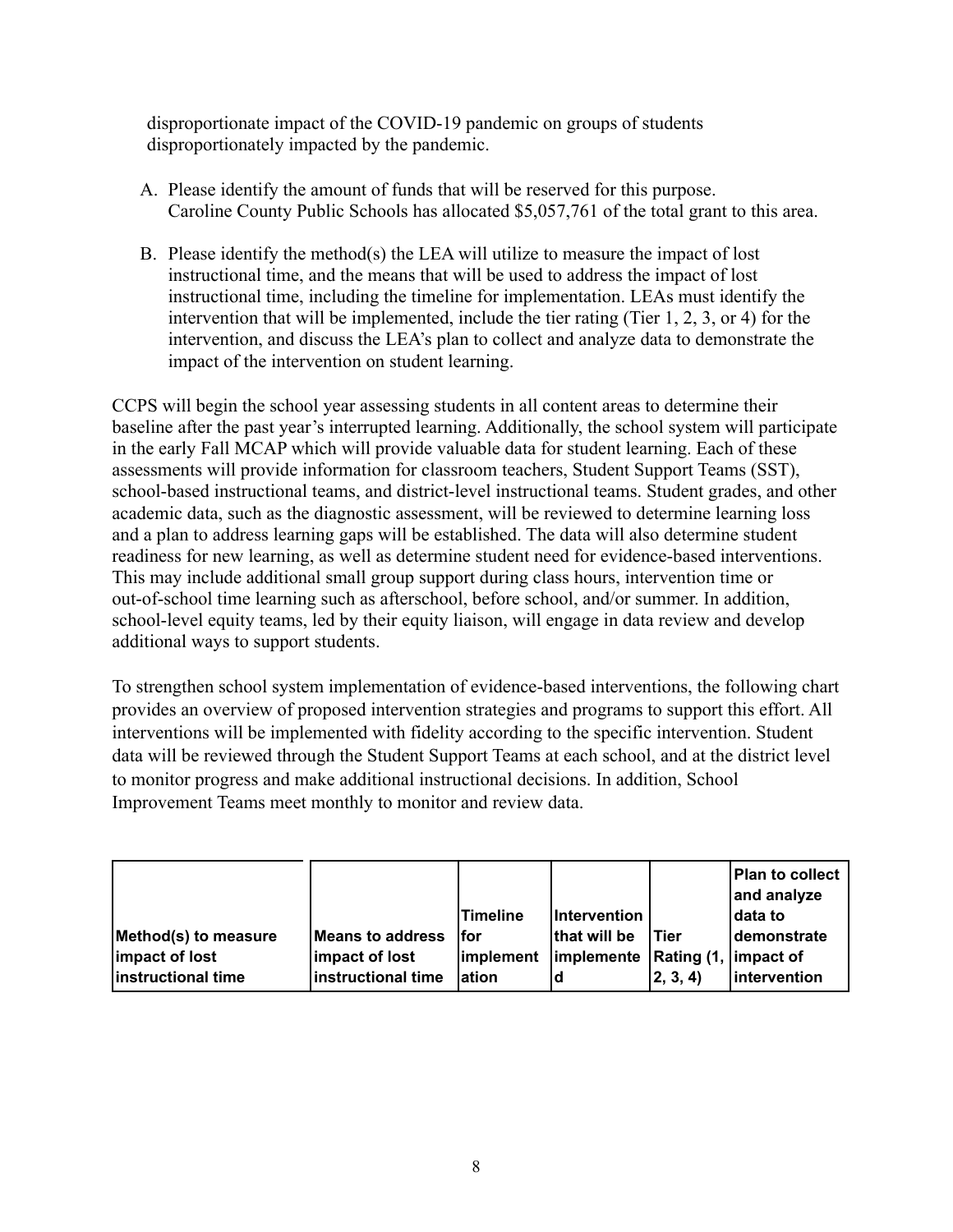| Summer/After School<br>Coordinator and<br>programming                                                                                                     | A coordinator of<br>Afterschool/summer<br>programs will allow<br>CCPS to have an<br>efficiently run<br>program to serve<br>students. This will<br>allow for more<br>students to be<br>entered into the<br>programs and meet<br>their learning<br>needs.                                                         | Hire in Fall<br>of 2021,<br>Offer<br>afterschool<br>program<br>each Fall<br>(21, 22,<br>$23)$ and<br>Spring and<br>offer<br>Summer<br>program for<br>'22, '23, '24 | A menu of<br>interventions<br>will be<br>offered to<br>meet<br>individual<br>student need               | Tier 3            | Pre- and post<br>diagnostics will<br>be utilized for<br>Math and<br>Reading                                                                             |
|-----------------------------------------------------------------------------------------------------------------------------------------------------------|-----------------------------------------------------------------------------------------------------------------------------------------------------------------------------------------------------------------------------------------------------------------------------------------------------------------|--------------------------------------------------------------------------------------------------------------------------------------------------------------------|---------------------------------------------------------------------------------------------------------|-------------------|---------------------------------------------------------------------------------------------------------------------------------------------------------|
| Reading Interventionists                                                                                                                                  | <b>Additional Reading</b><br>Interventionists will<br>allow additional<br>students to receive<br>Tier 3 interventions<br>to address learning<br>gaps.                                                                                                                                                           | Hire in Fall<br>of 2021 to<br>serve<br>students<br>during the<br>school day<br>for 3 years<br>(22, 23,<br>'24)                                                     | A menu of<br>interventions<br>will be<br>offered<br>including<br>Wilson,<br><b>Fundations</b><br>and OG | Tier <sub>3</sub> |                                                                                                                                                         |
| Grades 6-8 Tier 2 Reading<br>Intervention: Utilize SERP<br>Institute's Strategic<br><b>Adolescent Reading Tier 2</b><br>evidence-based reading<br>program | All students<br>needing this<br>reading intervention<br>will have access to<br>Tier 2 resources<br>during the school<br>day.                                                                                                                                                                                    | 21-24 SY                                                                                                                                                           | <b>STARI</b><br>(Strategic<br>Adolescent<br>Reading<br>Intervention)                                    | Tier 4            | Assessment<br>utilizing STARI<br>fluency<br>passages and<br>then student<br>benchmark<br>progress on<br>iReady Reading<br>diagnostic BOY,<br>MOY, EOY   |
| <b>DIBELS 8 Management</b><br>System & Tier II Amplify<br>Resources (K-5 ELA)                                                                             | All students will be<br>screened for<br>potential difficulties<br>in reading<br>foundational skills.<br>Teachers will have<br>access to resources Purchase in<br>within the<br>management<br>platform to address<br>the weaknesses<br>identified by the<br>screener, in<br>targeted small<br>group instruction. | Fall '21 for<br>use starting<br>in the 21-22<br>SY and<br>continuing<br>for 22 -23<br>and 23 - 24<br>SYs                                                           | Targeted<br>Small Group<br>Instruction<br>by Teachers<br>and RRTs                                       | Tier <sub>2</sub> | <b>Benchmark</b><br>assessment is<br>administered<br>three times per<br>year and<br>progress<br>monitoring<br>administered<br>for 'at risk'<br>students |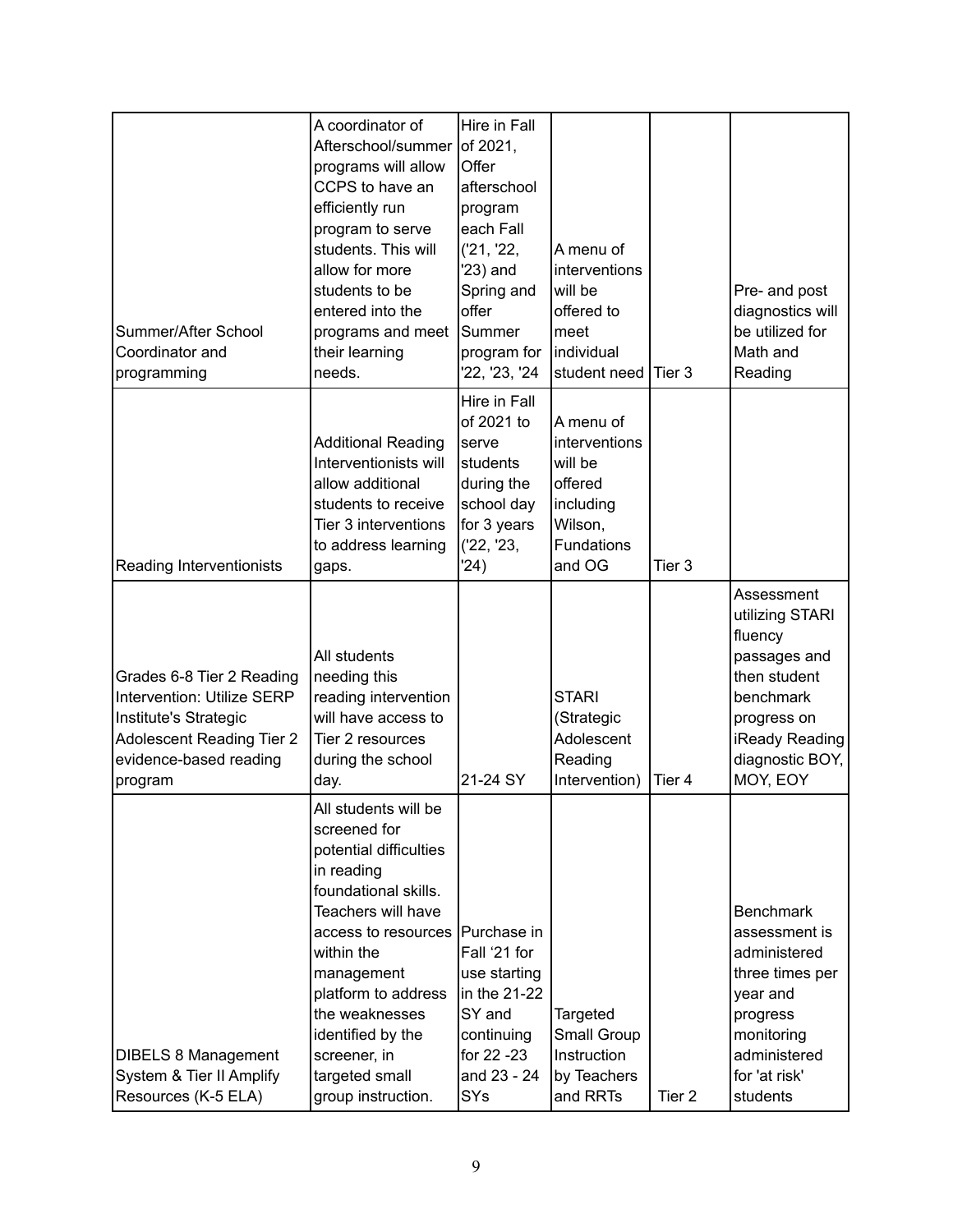| Grades K-8 i-Ready Math<br>Diagnostic administered 3<br>times per year.                                                                                     | K-5 math students<br>engage in a precise<br>instructional<br>pathway that is<br>guided by i-Ready<br>Diagnostic<br>Assessment data.                                                                                                           | Purchase in<br>Fall '21 for<br>use starting<br>in the 21-22<br>SY and<br>continuing<br>for 22 -23<br>and 23 - 24<br>SYs        | i-Ready<br>Personalized<br>Instruction -<br>Math                                                                                                                                                            | Diagnostic<br>assessment<br>administered 3<br>times per year.                                                                                                                                                                                              |
|-------------------------------------------------------------------------------------------------------------------------------------------------------------|-----------------------------------------------------------------------------------------------------------------------------------------------------------------------------------------------------------------------------------------------|--------------------------------------------------------------------------------------------------------------------------------|-------------------------------------------------------------------------------------------------------------------------------------------------------------------------------------------------------------|------------------------------------------------------------------------------------------------------------------------------------------------------------------------------------------------------------------------------------------------------------|
| End of course grades and<br>diagnostic data used to<br>identify students who are<br>leaving grades 8 or 9<br>without needed<br>foundational Algebra skills. | High School Math<br>intervention<br>program - in grades<br>9-10 math<br>evidence-based<br>intervention<br>program to address<br>specific unfinished<br>learning skills<br>during the regular<br>school day.                                   | Purchase in<br>Fall '21 for<br>use starting<br>in the 21-22<br>SY and<br>continuing<br>for 22 -23<br>and 23 - 24<br><b>SYs</b> | Math 180;<br>Moving with<br>Algebra                                                                                                                                                                         | Implement<br>plans with<br>fidelity. Monitor<br>implementation.<br>Gather program<br>specific student<br>data to<br>determine<br>effectiveness of<br>intervention.                                                                                         |
| Grades K-8 i-Ready Math<br>Diagnostic administered 3<br>times per year.                                                                                     | K-8 math<br>evidence-based<br>intervention<br>programs to<br>address specific<br>unfinished learning<br>skills embedded<br>during a dedicated<br>intervention block<br>during the regular<br>school day.<br>Implement plans<br>with fidelity. | Purchase in<br>Fall '21 for<br>use starting<br>in the 21-22<br>SY and<br>continuing<br>for 22 -23<br>and 23 - 24<br><b>SYs</b> | Bridges;<br>Moving with<br>Math:<br>Foundations;<br>Moving with<br>Math:<br>Extensions;<br>Moving with<br>Algebra;<br>Number<br>Rockets;<br>Pirate Math;<br>Hot Math;<br>Fraction<br>Face Off;<br>Math 180; | Implement<br>plans with<br>fidelity. Monitor<br>implementation.<br>Gather program<br>specific student<br>data to<br>determine<br>effectiveness of<br>intervention.<br>Administer<br>i-Ready Math<br>Diagnostic and<br>Growth<br>Monitoring<br>assessments. |

3. For the remaining allocation of funds, please identify the specific programs, projects, or activities that will be implemented, including the timeline for implementation, the budgeted amount, and the expected outcome. Additionally, for each program, project, or activity, please provide a description of how the program, project, or activity will address the academic, social, emotional, and mental health needs of all students and particularly those students disproportionately impacted by the COVID-19 pandemic, including low-income students, students of color, English learners, students with disabilities, students experiencing homelessness, children in foster care, and migratory students.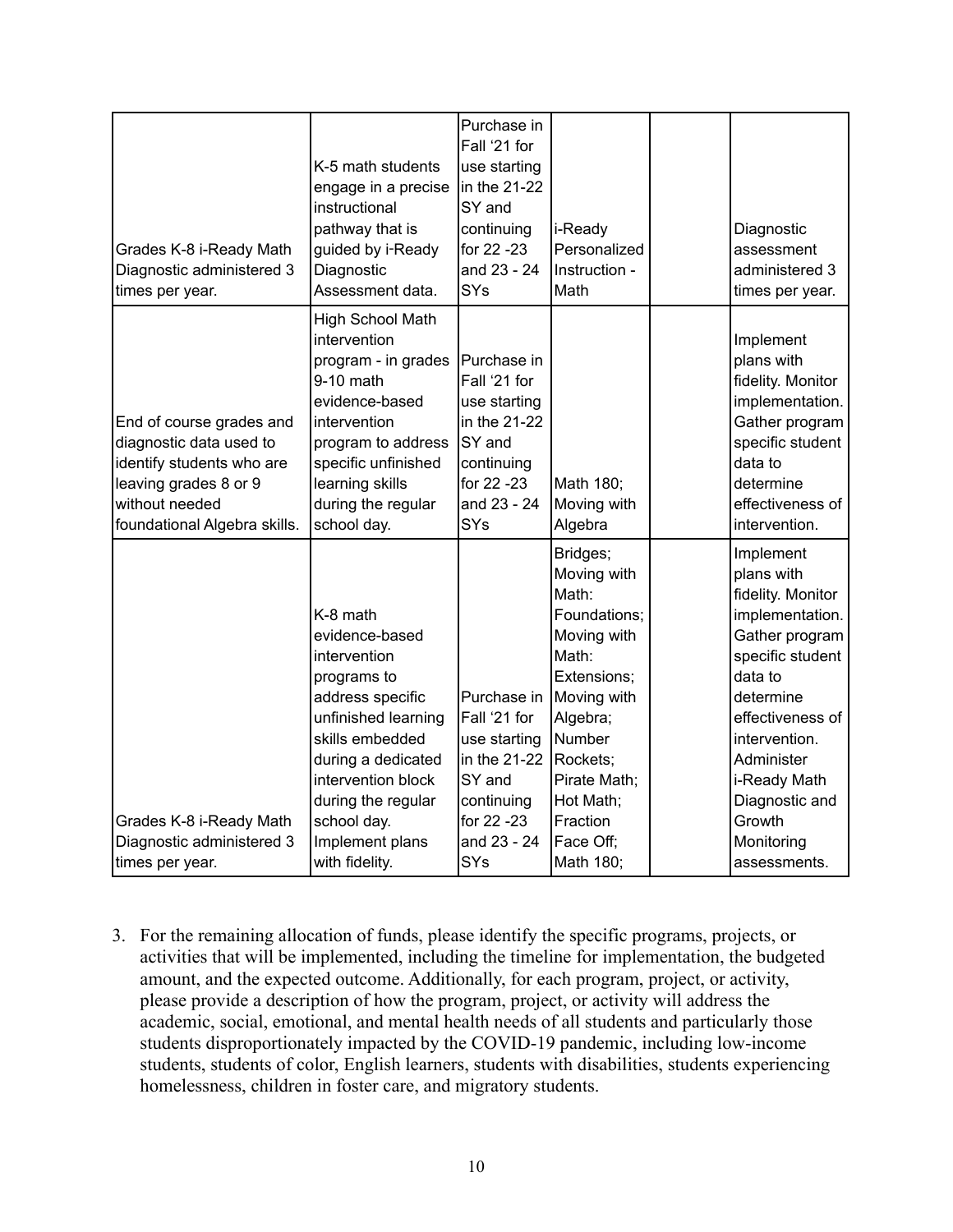| <b>Specific</b><br>program/project/<br>activity   | <b>Timeline for</b><br>Implementation                                                                                 | <b>Budgeted</b><br><b>Amount</b> | <b>Expected</b><br><b>Outcome(s)</b>                                                                                                                                                                   | <b>Description of how this</b><br>addresses academic, social,<br>emotional, mental health<br>needs of all students,<br>particularly those<br>disproportionately impacted<br>by the pandemic                                                                                                                                                                                                                                                                                                                                                                                                                                                                  |
|---------------------------------------------------|-----------------------------------------------------------------------------------------------------------------------|----------------------------------|--------------------------------------------------------------------------------------------------------------------------------------------------------------------------------------------------------|--------------------------------------------------------------------------------------------------------------------------------------------------------------------------------------------------------------------------------------------------------------------------------------------------------------------------------------------------------------------------------------------------------------------------------------------------------------------------------------------------------------------------------------------------------------------------------------------------------------------------------------------------------------|
| <b>HS Science</b><br>Vernier<br>Equipment         | Purchase in Fall<br>'21 for use<br>starting in the<br>21-22 SY and<br>continuing for 22<br>$-23$ and $23 - 24$<br>SYs |                                  | \$14,000 Students will<br>utilize science<br>probe wear in lab<br>settings to<br>analyze real<br>world situations<br>and apply that<br>learning to the<br>world around<br>them.                        | Use of vernier probe ware and<br>technology in the lab setting<br>allows for students to work in<br>small groups to analyze data,<br>calculate results in real time<br>using laptops and other forms of<br>technology, all while discussing<br>the outcomes and feedback with<br>peers. During the pandemic, all<br>hands-on labs and small group<br>work was halted due to safety.<br>Science students need the<br>interaction with peers to learn<br>from and talk through problems<br>to become real world problem<br>solvers. The inquiry that takes<br>place in a science lab using<br>authentic equipment is valuable<br>to all students.              |
| <b>NSTA Science</b><br>Conference<br>Registration | National<br>Conference is<br>being held in<br>National Harbor,<br><b>MD November</b><br>11 - 13, 2021                 |                                  | \$9,000 Teachers will<br>attend PD<br>sessions for<br>professional<br>need. Teachers<br>will then return to<br>the district and<br>present their<br>learning to peers<br>during county PD<br>sessions. | Teachers need continuous PD to<br>support students especially post<br>pandemic. Teachers attending<br>the conference will gain<br>growth in areas of knowledge and understanding on<br>how to support students in the<br>post pandemic classroom using<br>the NGSS standards. The<br>topics/strands at the conference<br>include: Supporting the Social<br>and Emotional Needs of<br>Students Post-COVID-19,<br>Developing More Inclusive<br>Classrooms, Innovating the<br>Future of Education: Technology<br>and Science<br>Education, Successful<br><b>Collaborations Between Informal</b><br>and Formal Educators, Sharing<br><b>Authentic Assessment</b> |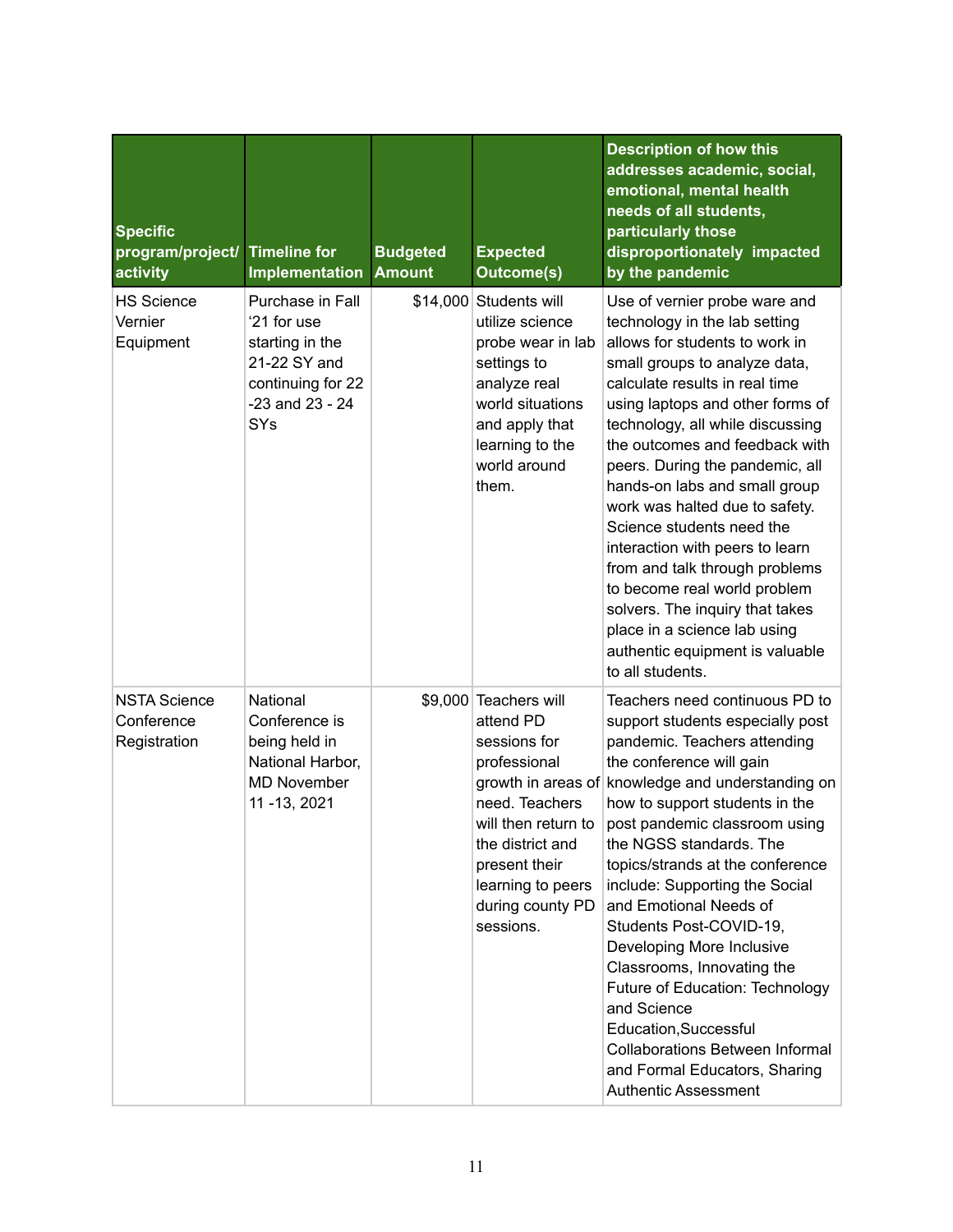|                                                                                                                              |                                                                                                                       |                                                                                                                                                                                                                                                                                         | Strategies, and Literacy/Science<br>Connections in the Classroom.                                                                                                                                                                                                                                                                                                                                                                                                      |
|------------------------------------------------------------------------------------------------------------------------------|-----------------------------------------------------------------------------------------------------------------------|-----------------------------------------------------------------------------------------------------------------------------------------------------------------------------------------------------------------------------------------------------------------------------------------|------------------------------------------------------------------------------------------------------------------------------------------------------------------------------------------------------------------------------------------------------------------------------------------------------------------------------------------------------------------------------------------------------------------------------------------------------------------------|
| Elem PE First Tee   Purchase in Fall<br><b>Golf Equipment</b>                                                                | '21 for use<br>starting in the<br>21-22 SY and<br>continuing for<br>subsequent<br>years                               | \$13,000 Students will<br>build character<br>through lessons<br>integrated with<br>the game of golf<br>and life skills. The<br>lessons create<br>learning<br>experiences that<br>build inner<br>strength, self<br>confidence, and<br>resilience, while<br>learning the<br>game of golf. | All students will benefit from the<br>embedded SEL lessons within<br>the lessons. Students will<br>practice building self confidence,<br>build inner strength, and<br>resilience while working through<br>golf skills. PE was also altered<br>during the pandemic to more<br>independent skill work in a<br>classroom. All students will<br>benefit from learning a new skill<br>not taught prior and working<br>again with peers as a team.                           |
| Accelerate<br>Learning-MS/HS<br>Science-<br>Contracted<br>Service                                                            | Purchase in Fall<br>'21 for use<br>starting in the<br>21-22 SY and<br>continuing for 22<br>$-23$ and $23 - 24$<br>SYs | \$34,165 Students will<br>engage in<br>lessons<br>containing real<br>world<br>phenomena,<br>learning through<br>inquiry, hands on,<br>and discourse.<br>Students apply<br>skills learned to<br>the real world<br>around them.<br>Learning to think<br>and act like a<br>scientist.      | With analytics from Benchmark<br>Assessments, teachers design a<br>plan for addressing learning<br>gaps, pinpoint the standards<br>students struggle with, and<br>define learning or reteaching<br>strategies. Hands on inquiry was<br>put on hold during the pandemic,<br>this curricular resource has<br>embedded the 5 E model with<br>hands on inquiry at the core.<br>Built in reteaching/relearning, as<br>well as extensions for students<br>that require that. |
| Ongoing<br>Assessment<br>Program (OGAP)<br>professional<br>development<br>services for all<br>math teachers in<br>grades K-9 | Begin PD in Fall<br>$21$ and<br>continuing for 22<br>$-23$ and $23 - 24$<br>SYs                                       | \$48,000 Teachers will<br>become more<br>knowledgeable in<br>learning trajectory<br>oriented<br>formative<br>assessment. This<br>instructional<br>knowledge is<br>necessary to<br>teach to the high<br>expectations of<br>the Maryland<br><b>CCR Math</b>                               | The OGAP professional<br>development builds teacher<br>capacity to use two high<br>leverage evidence-based<br>teaching practices. OGAP<br>combines formative assessment<br>practices with how to provide<br>targeted instructional responses.<br>Teachers learn the Assess -<br>Analyze - Respond Cycle<br>formative assessment process.<br>The expected student percentile<br>gain is based on the<br>experimental impact of OGAP in                                  |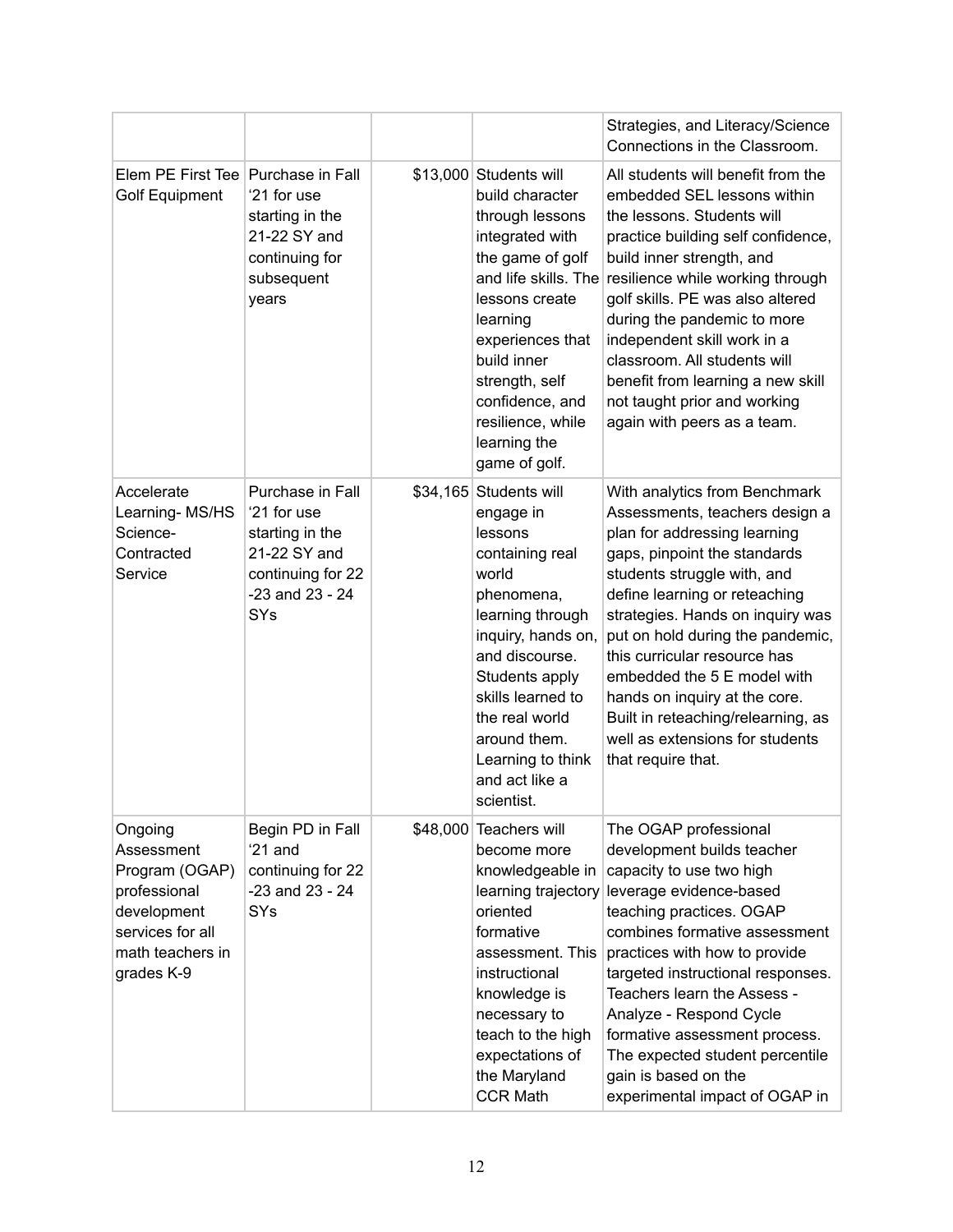|                                                                                                                                                                  |                                                                                                                              | Standards. The<br>expected impact<br>to student<br>achievement is a<br>6 to 11 point<br>percentile point<br>gain over 2 years<br>on state and local<br>assessments.                                                             | a 2 year study. Similar to our own<br>district, the student<br>characteristics in the study<br>sample were about 69%<br>free/reduced lunch.                                                                                                                                                                                                   |
|------------------------------------------------------------------------------------------------------------------------------------------------------------------|------------------------------------------------------------------------------------------------------------------------------|---------------------------------------------------------------------------------------------------------------------------------------------------------------------------------------------------------------------------------|-----------------------------------------------------------------------------------------------------------------------------------------------------------------------------------------------------------------------------------------------------------------------------------------------------------------------------------------------|
| Grades 6-12<br>Feedback Studio,<br>Revision<br>Assistant, and<br><b>Draft</b><br>Coach--Writing<br>program                                                       | Purchase in Fall<br>'21 for use<br>starting in the<br>21-22 SY and<br>continuing for 22<br>$-23$ and $23 - 24$<br><b>SYs</b> | \$69,000 All students will<br>receive timely<br>and automatic<br>feedback on their<br>reading<br>comprehension,<br>written<br>expression and<br>conventions<br>using this tool in<br>order to improve<br>in these key<br>areas. | All students will utilize Feedback<br>Studio in English courses in<br>order to address lost instructional<br>time during Tier 1 instructional<br>time. This instructional tool will<br>positively impact student<br>academic needs and it includes<br>accessibility tools to address the<br>writing needs of special<br>populations, as well. |
| Grades 6-12<br>Killgallon<br>Sentence<br>Composing-Gram<br>mar Teaching<br>Resource                                                                              | Purchase in Fall<br>'21 for use<br>starting in the<br>21-22 SY and<br>continuing for 22<br>$-23$ and $23 - 24$<br><b>SYs</b> | \$1,100 All teachers will<br>utilize the<br>grammar<br>sentence-compos<br>ing resource in<br>order to explicitly<br>teach sentence<br>structure to all<br>students using<br>modeling and<br>imitation.                          | All students will benefit from this<br>academic tool that focuses on<br>modeling and imitation of<br>grammar/sentence structures<br>utilizing authentic texts from a<br>English classes in variety of authors representing<br>multiple ethnicities and<br>backgrounds.                                                                        |
| Grades 6-12<br>English novel sets<br>representing a<br>variety of<br>ethnicities and<br>perspectives,<br>including a focus<br>on<br>social-emotional<br>learning | Purchase in<br>Winter of 21-22<br>for use starting<br>in the 21-22 SY<br>and continuing<br>for subsequent<br>years           | \$600,000 All students will<br>engage with<br>extended texts<br>that include an<br>equity and<br>Social-Emotional<br>Learning lens in<br>English courses.                                                                       | The purchase of approved novel<br>sets addresses the academic,<br>social, and emotional needs of<br>students in that the focus of the<br>selected texts will be to<br>incorporate culturally responsive<br>literature as well as address the<br>appropriate emotional needs of<br>all students in each grade band.                            |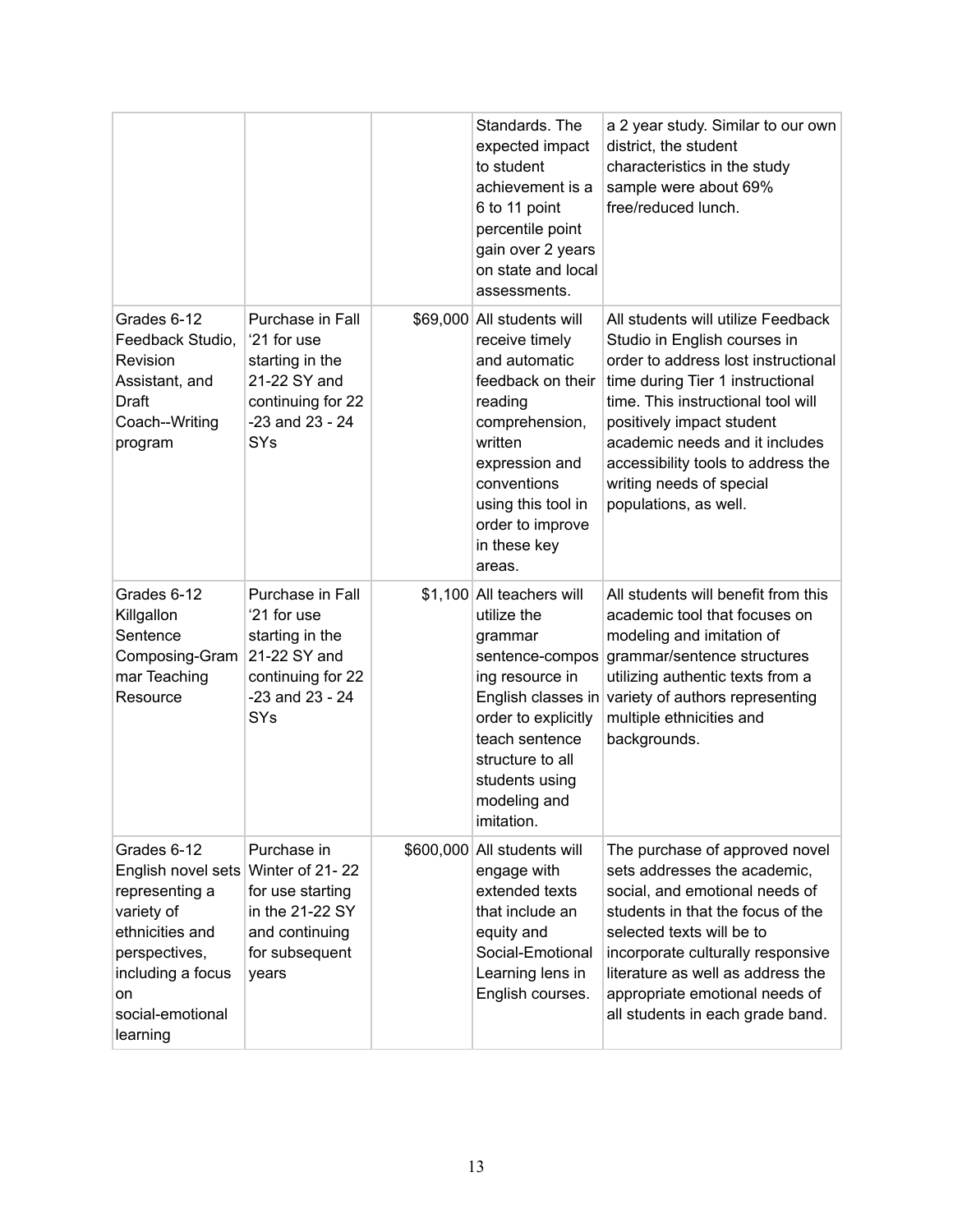| Grades 6-8:<br><b>Utilize SERP</b><br>Institute's<br>Strategic<br>Adolescent<br>Reading<br>Intervention<br>(STARI) Tier 2<br>evidence-based<br>reading program | Purchase in<br>Winterl '21 for<br>use starting in<br>the 21-22 SY<br>and continuing<br>for 22 -23 and 23<br>- 24 SYs  | \$45,000 Students needing<br>Tier 2 reading<br>intervention in<br>grades 6-8 will<br>improve their<br>grade level<br>reading<br>proficiency<br>utilizing the<br>STARI program                                                                                                          | The STARI program addresses<br>the reading fluency, decoding,<br>reading stamina, and<br>comprehension needs of<br>students while utilizing texts that<br>are culturally and socially<br>relevant to middle school<br>students. This program may also<br>be utilized during summer<br>programming.                                                     |
|----------------------------------------------------------------------------------------------------------------------------------------------------------------|-----------------------------------------------------------------------------------------------------------------------|----------------------------------------------------------------------------------------------------------------------------------------------------------------------------------------------------------------------------------------------------------------------------------------|--------------------------------------------------------------------------------------------------------------------------------------------------------------------------------------------------------------------------------------------------------------------------------------------------------------------------------------------------------|
| Grade 6: Young<br>Audiences of<br>Maryland Theatre<br>Residency                                                                                                | An authentic<br>experience will<br>be provided<br>during the 21 -<br>22, 22 - 23 and<br>23 - 24 SYs                   | \$82,800 Students in grade<br>6 will have an<br>authentic theatre<br>arts experience<br>that will allow<br>them to explore<br>both the English<br>standards and<br>Theatre<br>standards and<br>also address<br>social-emotional<br>learning needs<br>appropriate for<br>the age group. | The Young Audiences of<br>Maryland artist in residency<br>program allows all students to<br>engage in the performing arts in<br>order to learn grade level<br>standards and to also address<br>social-emotional learning needs<br>through creative activities.                                                                                         |
| K-12 Fine Arts<br>learning<br>acceleration<br>programs                                                                                                         | Purchase in Fall<br>'21 for use<br>starting in the<br>21-22 SY and<br>continuing for 22<br>$-23$ and $23 - 24$<br>SYs | \$14,000 Students in music<br>and visual arts<br>will have access<br>to digital tools<br>and print<br>resources in<br>order to address<br>learning loss in<br>the general<br>music, visual arts,<br>and band,<br>orchestra, and<br>choral music<br>classrooms.                         | The use of these digital and print<br>tools will address students'<br>academic needs in Fine Arts<br>courses. In addition, all students,<br>including students<br>disproportionately impacted by<br>the pandemic, will be able to<br>actively engage in the creative<br>arts using these tools, which<br>addresses social-emotional<br>learning needs. |
| K-5 Social<br><b>Studies Local</b><br>History<br>Enhancements<br>and Experiences                                                                               | An authentic<br>experience will<br>be provided<br>during the 21 -<br>22, 22 - 23 and<br>23 - 24 SYs                   | \$15,000 Social studies<br>students in<br>grades K-5 will<br>access and<br>attend<br>experiential<br>opportunities<br>such as the                                                                                                                                                      | By allowing students the<br>opportunity to take part in<br>experiential learning<br>opportunities as well as hear<br>from local experts in their<br>classroom, students will be able<br>to extend their learning outside<br>of the classroom, engage in                                                                                                |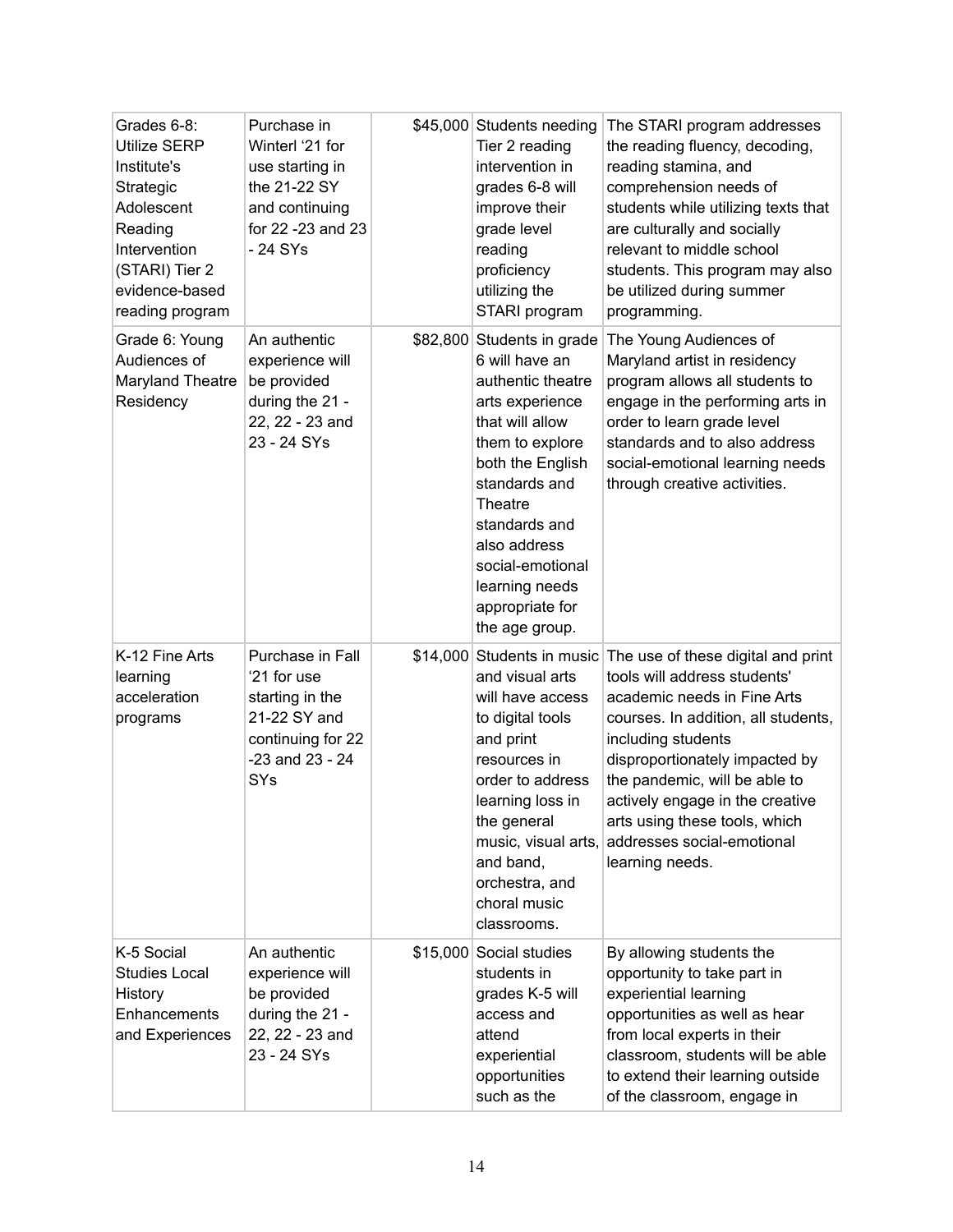|                                                                                                                       |                                                                                                                                                                               | and local<br><b>Caroline County</b><br>Historic Sites.                                                                                                                                                                                                                                                                                    | Schooner Sultana experiences that many would not<br>otherwise be able to, and<br>practice social skills and other<br>soft skills in real life situations.                                                                                                                                                                                                                                                                                                                                                                                                                                                                                                                                                                                                                              |
|-----------------------------------------------------------------------------------------------------------------------|-------------------------------------------------------------------------------------------------------------------------------------------------------------------------------|-------------------------------------------------------------------------------------------------------------------------------------------------------------------------------------------------------------------------------------------------------------------------------------------------------------------------------------------|----------------------------------------------------------------------------------------------------------------------------------------------------------------------------------------------------------------------------------------------------------------------------------------------------------------------------------------------------------------------------------------------------------------------------------------------------------------------------------------------------------------------------------------------------------------------------------------------------------------------------------------------------------------------------------------------------------------------------------------------------------------------------------------|
| Stipends and<br><b>Fixed Charges for</b><br>District-wide<br><b>Social Studies</b><br><b>Teacher</b><br>Collaboration | <b>Monthly District</b><br>Wide meetings<br>and collaborative<br>opportunities will<br>take place<br>starting in 2nd<br>quarter of the 21<br>- 22 SY and run<br>for 36 months | \$24,300 Teachers will<br>meet by grade<br>level (Grades<br>K-8) or subject<br>matter (Grades<br>9-12) on a<br>monthly basis to<br>collaborate,<br>revise curriculum,<br>and share best<br>practices.                                                                                                                                     | Teachers will have the<br>opportunity to come together in<br>small groups over the next three<br>years to collaborate and share<br>ideas. In grades K-5, this will<br>help ensure that culturally<br>responsive methods and<br>resources are being developed<br>and utilized as we transition to<br>the new MSDE Frameworks. In<br>grades 6-12, the focus will be on<br>course curriculum especially as<br>is relevant to social justice,<br>essential life skills (evaluating<br>sources, sharing opinions,<br>engaging in debate) and<br>ensuring the teaching of social<br>studies from multiple<br>perspectives. An overarching<br>goal will be to ensure that<br>students transition back to the<br>classroom experience as<br>learners that feel safe, healthy,<br>and included. |
| <b>Social Studies</b><br><b>Tier I Resources</b><br>$(K-5)$                                                           | Purchase in Fall<br>'21 for use<br>starting in the<br>21-22 SY and<br>continuing for 22<br>$-23$ and $23 - 24$<br><b>SYs</b>                                                  | \$15,000 CCPS will<br>acquire teaching<br>resources for<br>grades K-5 that<br>seek to ensure<br>that there are<br>multiple<br>perspectives and<br>viewpoints<br>shared during the<br>social studies<br>block, and that<br>students have<br>equitable access<br>to resources as<br><b>CCPS</b> transitions<br>to a 1-1 Device<br>District. | High quality teaching resources,<br>including those that incorporate<br>narrative and persuasive writing<br>into the social studies program,<br>will allow students to recover and<br>develop disciplinary literacy skills<br>including source evaluation,<br>claim-evidence writing, debate<br>practices, and primary source<br>analysis.                                                                                                                                                                                                                                                                                                                                                                                                                                             |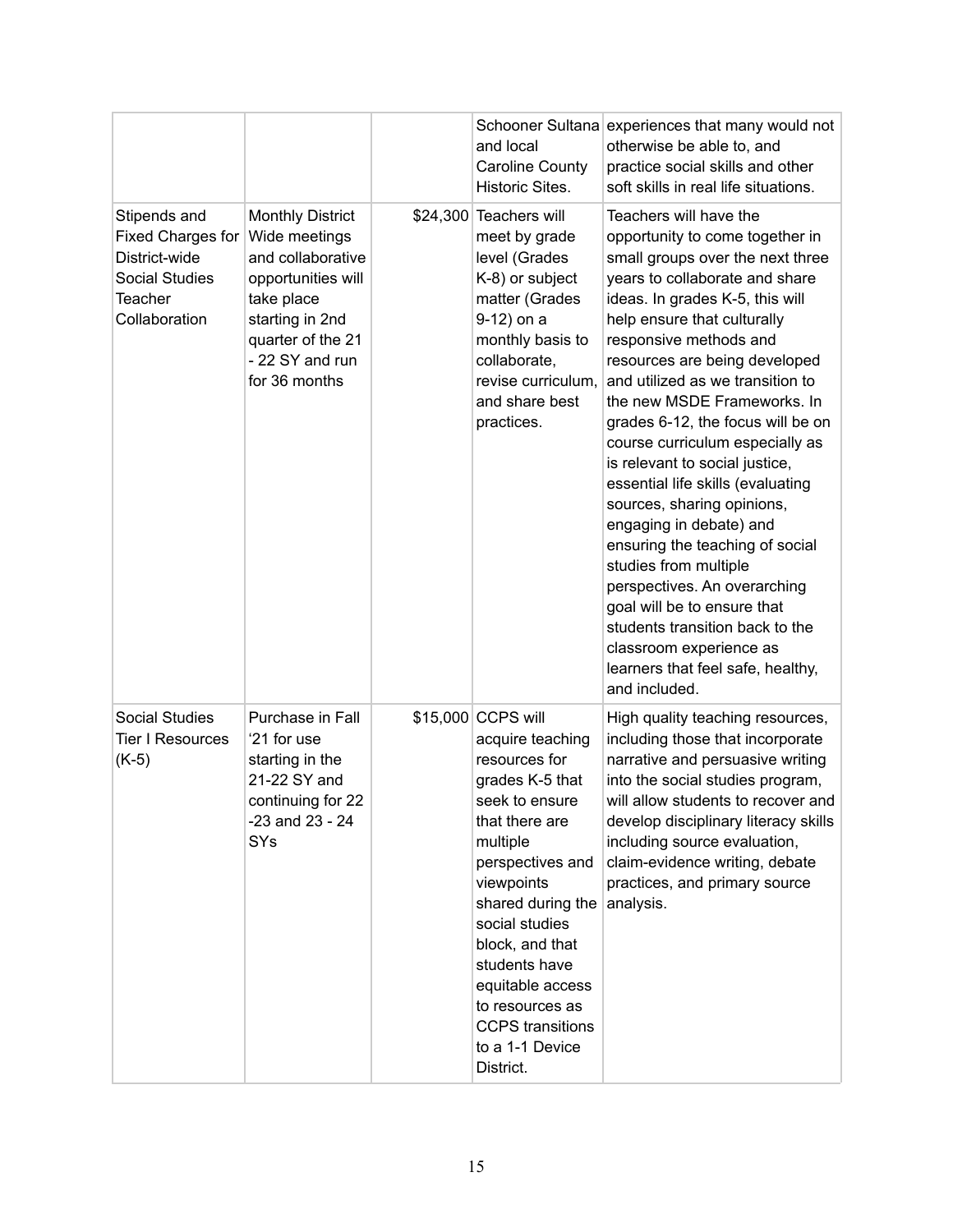| <b>Social Studies</b><br>Tier I Resources<br>$(6-12)$                                                                                     | Purchase in Fall<br>'21 for use<br>starting in the<br>21-22 SY and<br>continuing for 22<br>$-23$ and $23 - 24$<br>SYs                                                    |                   | \$44,000 CCPS will utilize<br>web-based<br>learning tools,<br>such as the DBQ<br>Project Online as<br>well as primary<br>source and<br>map/image<br>libraries to ensure<br>equitable access<br>to high quality<br>resources and<br>materials. | Students will have access to<br>resources, materials, and writing<br>prompts that present multiple<br>perspectives, promote student<br>collaboration, and require<br>students to utilize social studies<br>skills to present an argument or<br>solve a problem.                                                                                                                                                                                      |
|-------------------------------------------------------------------------------------------------------------------------------------------|--------------------------------------------------------------------------------------------------------------------------------------------------------------------------|-------------------|-----------------------------------------------------------------------------------------------------------------------------------------------------------------------------------------------------------------------------------------------|------------------------------------------------------------------------------------------------------------------------------------------------------------------------------------------------------------------------------------------------------------------------------------------------------------------------------------------------------------------------------------------------------------------------------------------------------|
| <b>Wilson Geodes</b><br>by Great Minds<br>Decodable Text<br>Sets (1 per<br>non-departmentali Spring '22<br>zed classroom in<br>$ELA K-2)$ | Purchase in<br>Winter/Spring of<br>21 - 22 SY for<br>use starting in                                                                                                     |                   | \$267,969 Students will<br>decode text using<br>the skills taught<br>within<br>Fundations, thus<br>becoming fluent<br>readers.                                                                                                                | Students will have access to high<br>quality decodable text resources<br>that are in alignment with our<br>systematic and explicit phonics<br>instruction (Fundations). The<br>texts build knowledge and<br>expose students to new cultures<br>and environments that they have<br>not had access to due to the<br>pandemic. They will also utilize<br>hardcopy texts, instead of print<br>on a screen which has negatively<br>impacted our students. |
| Contracted<br>Services - Great<br>Minds PD                                                                                                | PD to be offered<br>in Winter of 21 -<br>22 SY                                                                                                                           |                   | \$3,750 Teachers will<br>receive<br>professional<br>development on<br>how to effectively<br>utilize the Wilson<br>Geodes text sets<br>in conjunction<br>with the<br><b>Fundations</b><br>Phonics program.                                     | Student achievement in reading<br>foundational skills will improve as<br>students receive skilled, high<br>quality instruction with high<br>quality materials.                                                                                                                                                                                                                                                                                       |
| ELA K-5 Core<br>Curriculum,<br>including pilot<br>implementation                                                                          | The Pilot<br>implementation<br>would occur in<br>the spring of 21 -<br>22 SY with a<br>purchase of a<br>new curriculum<br>for the start of<br>the 22 - 23<br>school year | \$615,899 Overall | achievement in<br>ELA will improve<br>across grade<br>levels and<br>learning will be<br>accelerated<br>through the<br>utilization of high<br>quality curricula                                                                                | Student achievement in Reading<br>Language Arts will improve as<br>students receive skilled, high<br>quality instruction with high<br>quality curricular materials.<br>Students were disproportionately<br>affected by the pandemic with<br>the lack of digital curriculum<br>options. This curriculum provides<br>highly rated, quality, resources in                                                                                               |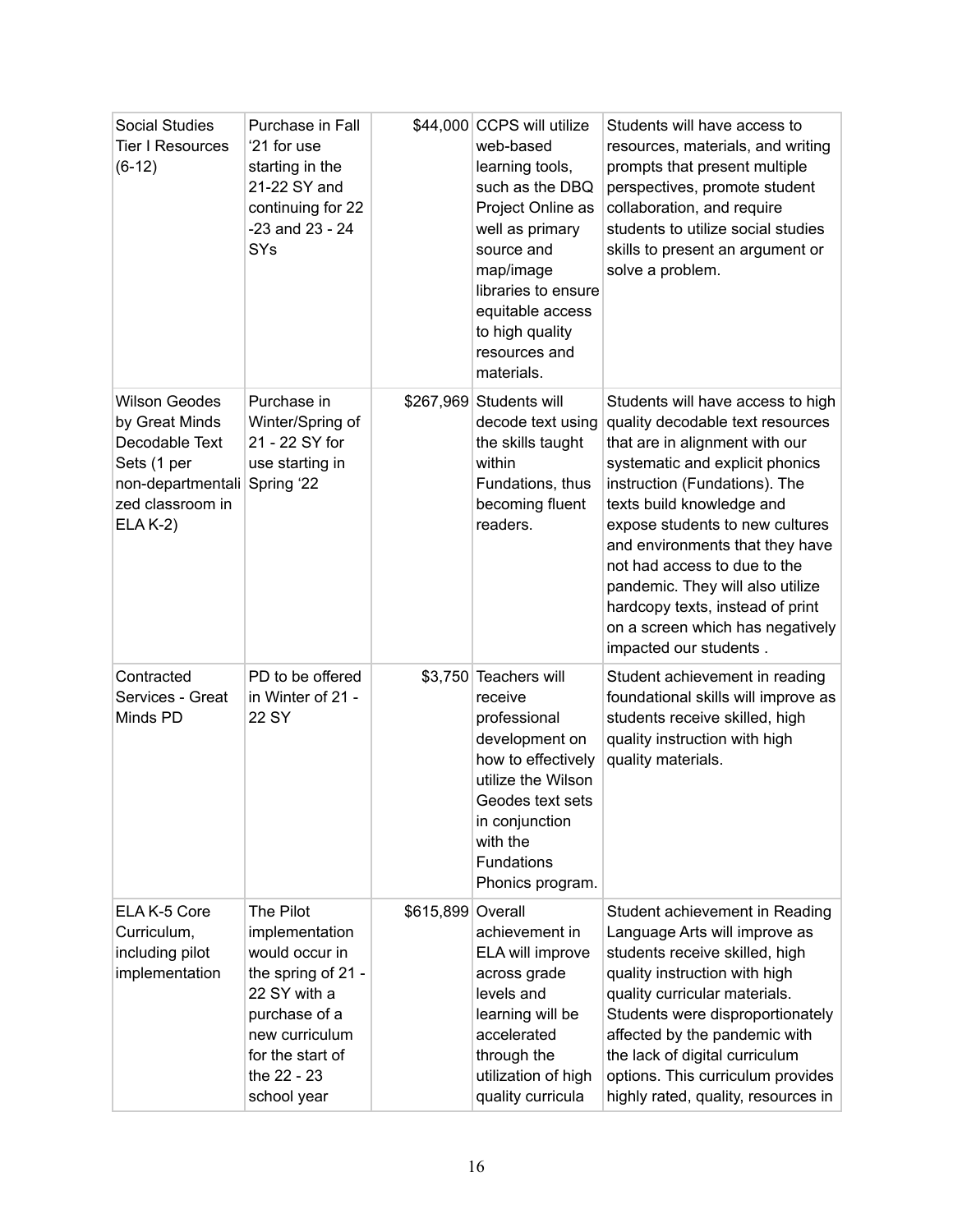|                                                                                  |                                                                                                               |          | that is presented<br>through both print<br>and digital<br>resources, is in<br>alignment with<br>the Science of<br>Reading, and<br>provided by<br>highly trained<br>teachers.                                                                                      | both print and digital formats to<br>provide access to our students<br>who need it most.                                                                                                                                                                                                                                                                                                              |
|----------------------------------------------------------------------------------|---------------------------------------------------------------------------------------------------------------|----------|-------------------------------------------------------------------------------------------------------------------------------------------------------------------------------------------------------------------------------------------------------------------|-------------------------------------------------------------------------------------------------------------------------------------------------------------------------------------------------------------------------------------------------------------------------------------------------------------------------------------------------------------------------------------------------------|
| Raising a Reader<br>- K                                                          | Purchase in<br>Summer '22 for<br>use starting in<br>the 22-23 SY<br>and continuing<br>for subsequent<br>years |          | \$56,700 Early literacy in<br>our Kindergarten<br>students will<br>improve.                                                                                                                                                                                       | Students will take home weekly<br>backpacks with high quality<br>authentic text. Parents will also<br>receive resources on how to best<br>read with their children. The time<br>dedicated to home reading<br>between families and their<br>students will benefit their<br>academic and mental health<br>needs.                                                                                        |
| <b>Elementary Tier 1</b><br>& 2 Contracted<br>Services/Training<br>(Heggerty PA) | Training to be<br>provided in the<br>Fall/Winter of 21<br>$-22$ SY                                            |          | \$2,500 CCPS Teachers<br>will receive<br>training in<br>Phonemic<br>Awareness Best<br>Practices and<br>how to provide<br>Tier I and Tier II<br>instruction and<br>support while<br>utilizing Heggerty<br>Phonemic<br>Awareness<br>curricula at all<br>levels K-5. | Students will receive instruction<br>in Phonemic Awareness in both<br>Tier I and Tier II in order to fill<br>academic gaps in foundational<br>reading skills caused by loss of<br>and access to learning time.                                                                                                                                                                                        |
| <b>Pilot Desmos</b><br>Middle School<br>Math Curriculum                          | Purchase in Fall<br>'21 for use<br>starting in the<br>21-22 SY                                                | \$25,400 | Teachers will<br>execute a<br>problem based<br>math curriculum<br>that is interactive.<br>dynamic, and<br>accessible<br>(Desmos's API is<br>WCAG 2.0<br>compliant at the<br>AA level) for<br>students.                                                            | The Desmos curriculum was<br>designed with the goal of<br>disrupting conditions of<br>marginalization in education.<br>"We design our curriculum to put<br>students' ideas at its center. Our<br>lessons pose problems that<br>invite a variety of approaches.<br>And our technology helps<br>teachers celebrate and develop<br>all of that interesting thinking in<br>their classrooms." The teacher |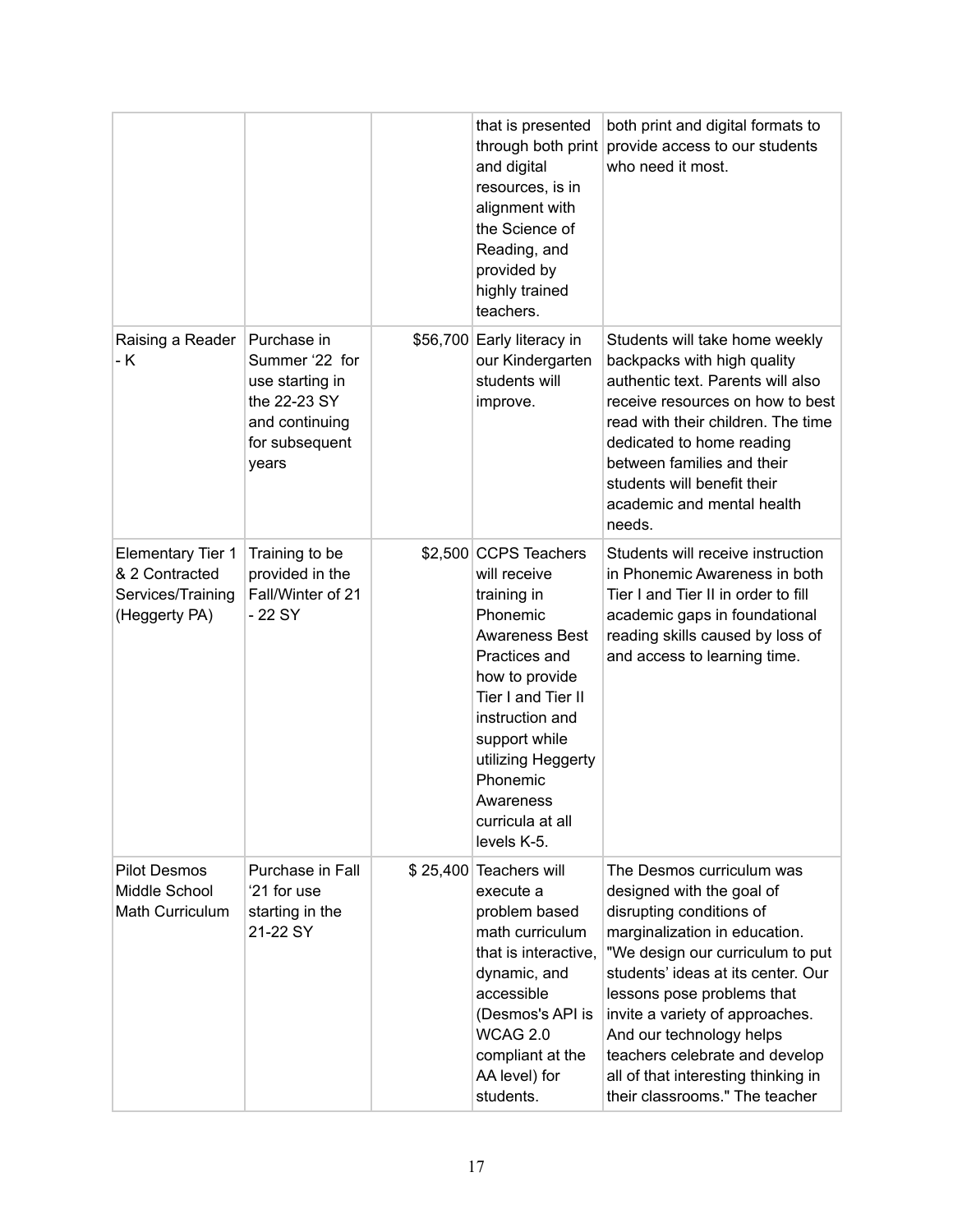|                                                                                                                                  |                                                                                                                              |                                                                                                          | dashboard facilitates monitoring<br>student progress and providing<br>in the moment feedback.                                                                                                                                                                                                                                                                                                                                                      |
|----------------------------------------------------------------------------------------------------------------------------------|------------------------------------------------------------------------------------------------------------------------------|----------------------------------------------------------------------------------------------------------|----------------------------------------------------------------------------------------------------------------------------------------------------------------------------------------------------------------------------------------------------------------------------------------------------------------------------------------------------------------------------------------------------------------------------------------------------|
| <b>CTE Android</b><br><b>Tablet Cases for</b><br><b>PLTW App</b><br>Creators course                                              | Purchase in Fall<br>'21 for use<br>starting in the<br>21-22 SY and<br>continuing for 22<br>$-23$ and $23 - 24$<br><b>SYs</b> | Protection for<br>technology used<br>for providing<br>accessible and<br>equitable<br>\$600 instruction.  | The Android Tablet Cases will<br>protect Android Tablets used for<br>the Middle School PLTW<br>Gateway Program, which are<br>courses designed to support<br>students' knowledge acquisition<br>in Computer Science and<br>Engineering. These courses also<br>provide age appropriate,<br>sequential introduction and<br>access to High School CTE<br>Programs of Study. The tablets<br>provide hands-on, engaging<br>instruction for all students. |
| CTE iPads and<br>cases for HS<br>Computer<br>Science<br><b>Essentials and</b><br><b>PLTW Gateway</b><br>Automation &<br>Robotics | Purchase in Fall<br>'21 for use<br>starting in the<br>21-22 SY and<br>continuing for 22<br>$-23$ and $23 - 24$<br><b>SYs</b> | Available<br>technology<br>access to provide<br>accessible and<br>equitable<br>\$44,700 instruction.     | IPads used for the Computer<br>Science Essentials Course will<br>provide access to High School<br>CTE Programs of Study. The<br>tablets provide hands-on,<br>engaging instruction for all<br>students, following the<br>COVID-19 Pandemic and hybrid,<br>synchronous & asynchronous<br>instruction.                                                                                                                                                |
| Laptop<br>Replacements                                                                                                           | Purchase in Fall<br>'21 for use<br>starting in the<br>21-22 SY and<br>continuing for 22<br>$-23$ and $23 - 24$<br><b>SYs</b> | All students will<br>be provided a<br>full engagement<br>in their academic<br>$1,360,380$ programming    | CCPS has transformed into a<br>one-to-one technology district,<br>providing all students with a<br>device that allows device to access their instruction<br>and curricular materials both in<br>the building, and outside of the<br>building.                                                                                                                                                                                                      |
| Laptop Protective<br>Covers                                                                                                      | Purchase in Fall<br>'21 for use<br>starting in the<br>21-22 SY and<br>continuing for 22<br>$-23$ and $23 - 24$<br>SYs        | Protection for<br>devices that are<br>deployed to<br>84,000 students                                     | Providing protective covers for<br>student devices will allow CCPS<br>to extend the life of the student<br>device.                                                                                                                                                                                                                                                                                                                                 |
| Device Charging<br>Solution                                                                                                      | Purchase in Fall<br>'21 for use<br>starting in the<br>21-22 SY and<br>continuing for 22                                      | All students will<br>have access to<br>charging abilities<br>for their school<br>575,000 system provided | Not every student may have<br>access to the ability to maintain a<br>charged device once they leave<br>the school, making it challenging<br>to return the next day with a fully                                                                                                                                                                                                                                                                    |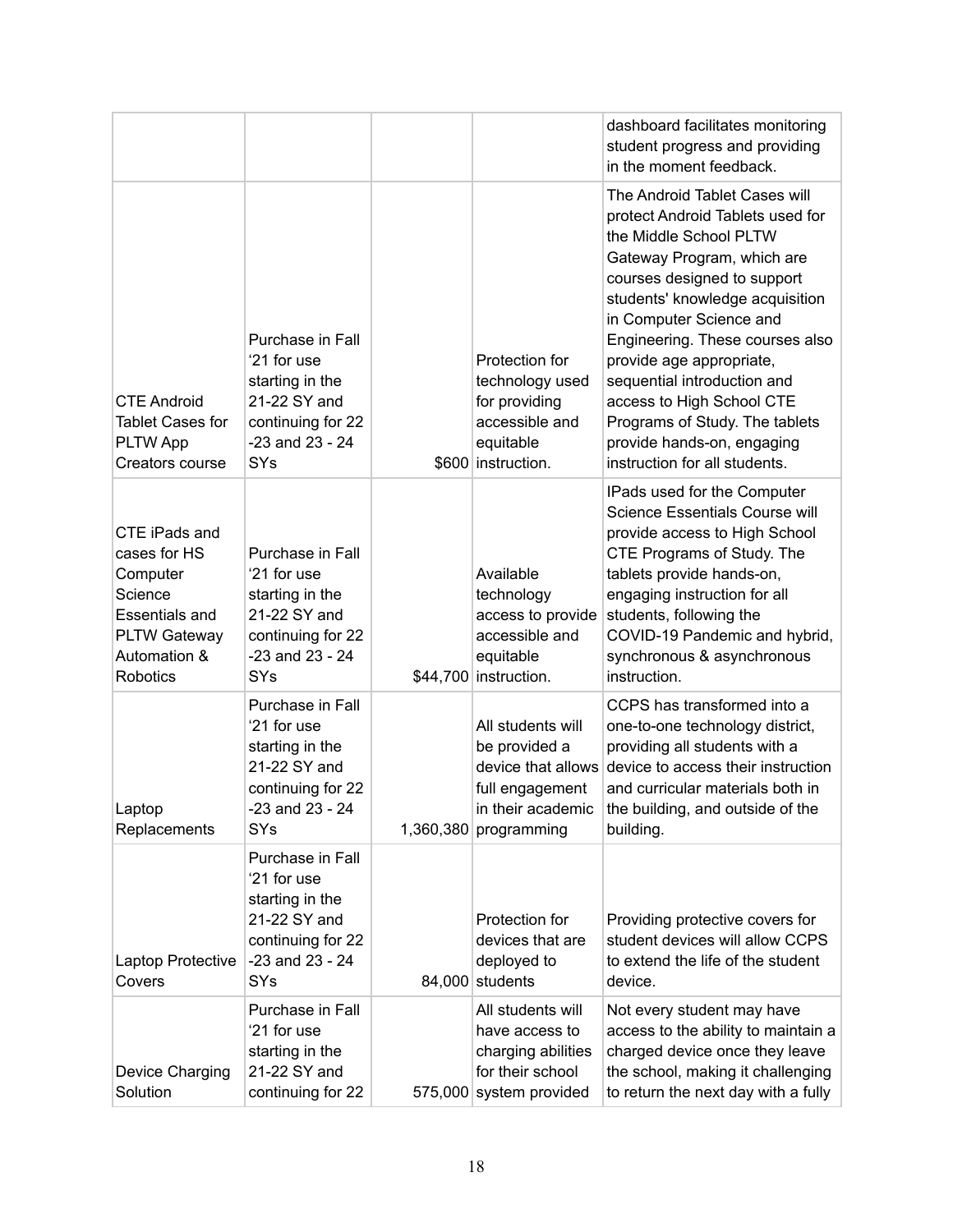|                                                                                | $-23$ and $23 - 24$<br>SYs                                                                                                   |                 | device within<br>each classroom                                                                                                                                                                             | charged device for use. CCPS<br>will install charging stations in<br>every classroom to provide such<br>access.                                                                                                                                                                                                                                                       |
|--------------------------------------------------------------------------------|------------------------------------------------------------------------------------------------------------------------------|-----------------|-------------------------------------------------------------------------------------------------------------------------------------------------------------------------------------------------------------|-----------------------------------------------------------------------------------------------------------------------------------------------------------------------------------------------------------------------------------------------------------------------------------------------------------------------------------------------------------------------|
| Device Insurance<br>for repairs                                                | Purchase in Fall<br>'21 for use<br>starting in the<br>21-22 SY and<br>continuing for 22<br>$-23$ and $23 - 24$<br>SYs        |                 | All students will<br>have access to<br>device insurance,<br>decreasing the<br>costs for the<br>family and the<br>system if the<br>device is<br>424,800 damaged.                                             | Over 50% of the students in<br>CCPS qualify for free or reduced<br>priced meals. Student device<br>repairs can be costly if parents<br>are burdened with paying the full<br>costs. Providing a low cost<br>insurance program for parents,<br>for example, that may cost up to<br>\$35 a year will lessen the<br>challenges of covering the cost<br>of a \$600 repair. |
| Software for<br>device<br>management                                           | Purchase in Fall<br>'21 for use<br>starting in the<br>21-22 SY and<br>continuing for 22<br>$-23$ and $23 - 24$<br>SYs        | 222,378 system. | All CCPS owned<br>devices will be<br>safely, efficiently,<br>and effectively<br>managed to<br>support the goals<br>of the school                                                                            | Enhance data and network<br>security and improve employee<br>productivity. Enables IT admins<br>to configure security policies and<br>to remotely manage devices and<br>push out applications.                                                                                                                                                                        |
| Kajeet<br>Connectivity<br>Solution for<br>students                             | Purchase in Fall<br>'21 for use<br>starting in the<br>21-22 SY and<br>continuing for 22<br>$-23$ and $23 - 24$<br><b>SYs</b> |                 | All students who<br>may need to<br>access the<br>Internet for<br>learning from<br>home will be able<br>52,600 to do so.                                                                                     | Enrich the distance learning<br>experience and ensure all<br>students have access to a virtual<br>learning environment                                                                                                                                                                                                                                                |
| Additional<br>Technology<br>Support<br>Personnel<br>including fixed<br>charges | Hire in Fall '21<br>for utilization in<br>the 21-22 SY<br>and continuing<br>for 22 -23 and 23<br>- 24 SYs                    |                 | <b>CCPS</b><br>Technology<br>Department will<br>provide<br>responsive,<br>efficient, and<br>effective support<br>to schools and<br>students when<br>problems with<br>devices present<br>601,200 themselves. | Student devices and teacher<br>devices are the vehicle through<br>which instructional content and<br>materials is being provided. By<br>increasing the number of tech<br>support personnel, the system<br>will be able to deploy them in a<br>more consistent and efficient<br>manner to diminish repair times.                                                       |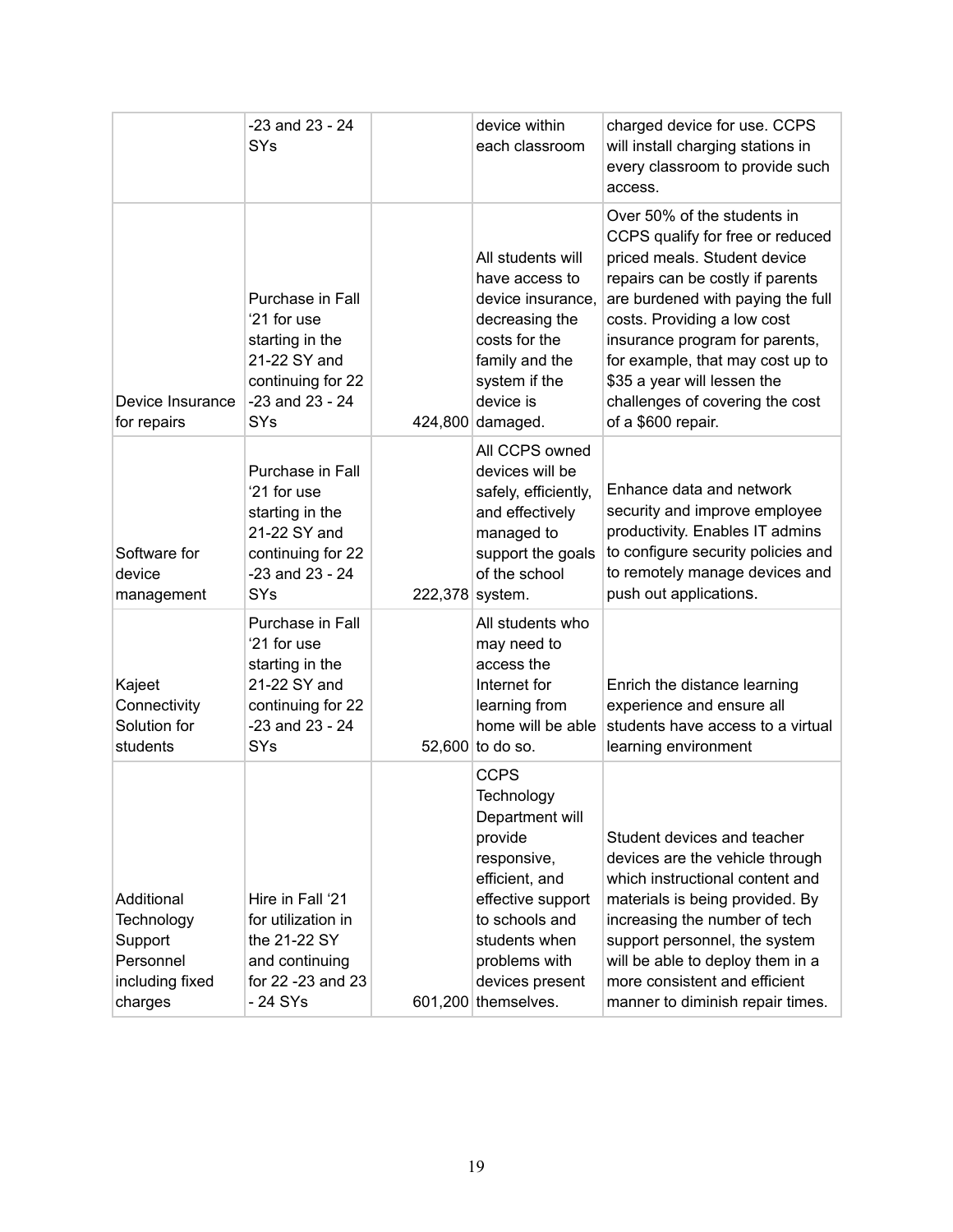|                |                        |                    |                                | <b>Therapeutic Support Programs</b><br>(TSP) provides short term,<br>targeted solutions for students<br>with social, emotional, behavioral<br>and academic needs. This<br>program exists to meet the<br>needs of students that cannot be<br>addressed in a traditional<br>classroom setting but through |
|----------------|------------------------|--------------------|--------------------------------|---------------------------------------------------------------------------------------------------------------------------------------------------------------------------------------------------------------------------------------------------------------------------------------------------------|
|                |                        |                    |                                | the assignment of students to<br>alternative classrooms, centers,<br>or campuses that are designed<br>to remediate academic                                                                                                                                                                             |
|                |                        |                    | Therapeutic                    | performance, improve behavior,<br>or provide an enhanced learning<br>experience. The TSP program is                                                                                                                                                                                                     |
|                |                        |                    | Support<br>Programs will       | predicated on strong<br>collaboration and communication                                                                                                                                                                                                                                                 |
|                |                        |                    | provide                        | between the school district and<br>the TSP staff. Our district                                                                                                                                                                                                                                          |
|                |                        |                    | therapeutic<br>supports to our | programs are designed to                                                                                                                                                                                                                                                                                |
|                |                        |                    | students with                  | provide support and service to                                                                                                                                                                                                                                                                          |
|                |                        |                    | social emotional,              | students. The students are                                                                                                                                                                                                                                                                              |
|                |                        |                    | behavior and/or                | served in a highly structured,                                                                                                                                                                                                                                                                          |
|                |                        |                    | academic                       | therapeutic classroom setting.                                                                                                                                                                                                                                                                          |
|                |                        |                    | concerns. This                 | The academic, social-emotional                                                                                                                                                                                                                                                                          |
|                |                        |                    | will provide                   | and behavioral needs of each                                                                                                                                                                                                                                                                            |
|                |                        |                    | schools with                   | student are met through such                                                                                                                                                                                                                                                                            |
|                |                        |                    | resources that                 | means as a low staff-to-student                                                                                                                                                                                                                                                                         |
|                |                        |                    | will proactively               | ratio, individualized and                                                                                                                                                                                                                                                                               |
|                | (21-24 SY              |                    | support children               | small-group teaching                                                                                                                                                                                                                                                                                    |
|                | Implementation)        |                    | in need rather                 | approaches and counseling                                                                                                                                                                                                                                                                               |
|                | <b>Secure Contract</b> |                    | than utilize                   | services, and a comprehensive                                                                                                                                                                                                                                                                           |
|                | Oct./Nov. 2021         |                    | practices, in                  | behavior management system.                                                                                                                                                                                                                                                                             |
|                | Establish              |                    | school                         | Our staff work in partnership with                                                                                                                                                                                                                                                                      |
|                | protocols and          |                    | suspension, out                | district teachers and                                                                                                                                                                                                                                                                                   |
|                | provide PD with        |                    | of school                      | administrators to ensure that our                                                                                                                                                                                                                                                                       |
|                | admin and              |                    | suspension ect                 | students receive the maximum                                                                                                                                                                                                                                                                            |
| Therapeutic    | school staff at        |                    | that do not help               | benefit from both district                                                                                                                                                                                                                                                                              |
| Support        | each building          |                    | remediate the                  | resources and those of our                                                                                                                                                                                                                                                                              |
| Programs (TSP) | (GES/DES)Nov./         |                    | needs of the                   | program.                                                                                                                                                                                                                                                                                                |
| (2)            | Dec. 2021.             | 1,512,000 student. |                                |                                                                                                                                                                                                                                                                                                         |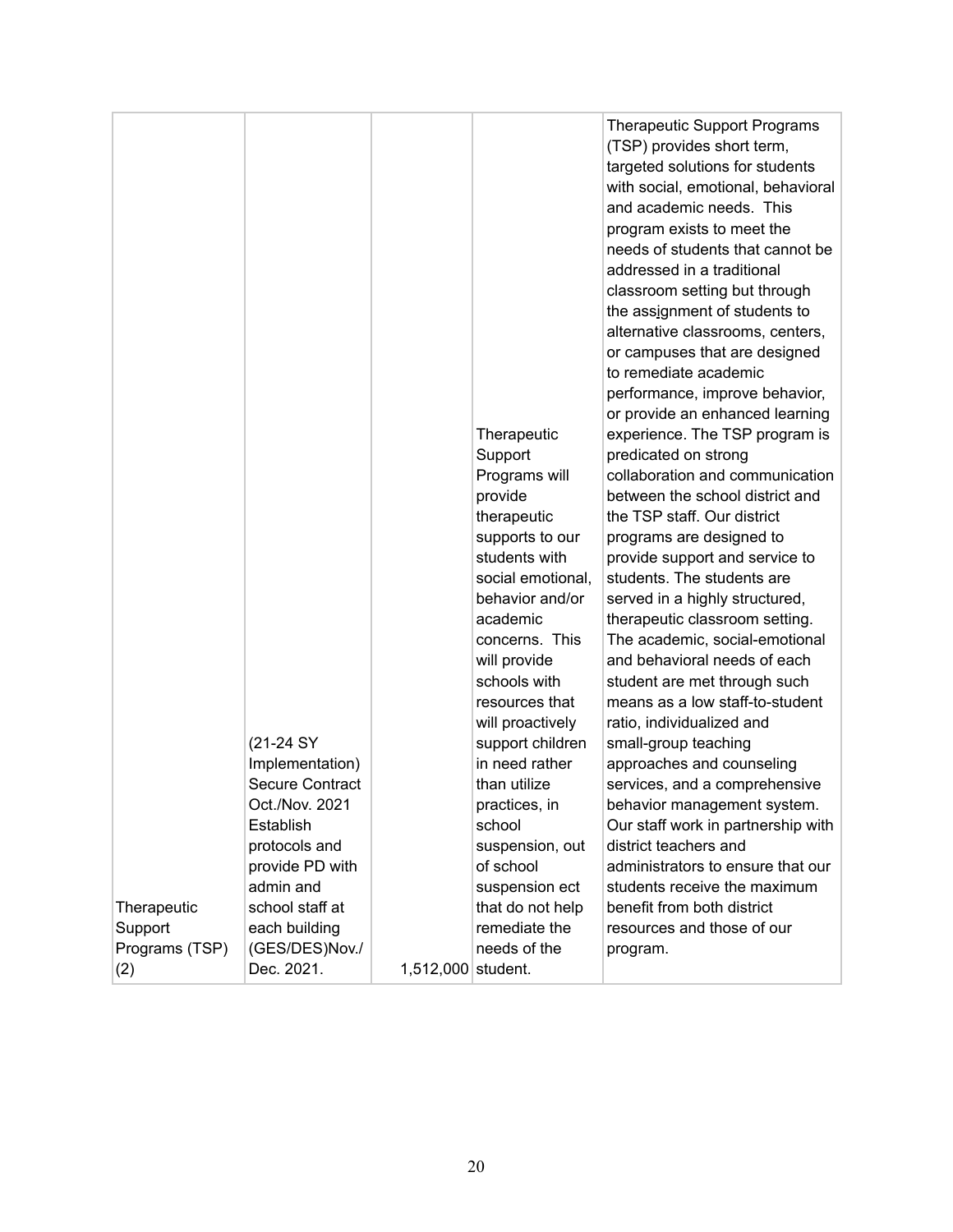| <b>MTSS Contracted</b><br>Services             | $(21-24 SY)$<br>Secure contract<br>Nov. 2021.<br>Develop action<br>plan including<br>needs<br>assessment and<br>development of<br>fidelity tools Jan.<br>2022) |         | Phased<br>Implementation to<br>develop district<br>level capacity<br>building to<br>support school<br>level MTSS<br>implementation,<br>conduct an MTSS<br>Systems<br>Coaching<br>Institute and<br>provide ongoing<br>supports to build<br>school level<br>capacity to<br>sustain effective<br>MTSS and its<br>essential<br>components,<br>conduct<br>standardized and<br>customized<br>trainings, as<br>needed, for<br>school teams and<br>100,000 local educators | implementation of The goal is to build sustainable,<br>evidence-based practices across<br>the district through the<br>implementation of a<br>proactive system-wide<br>framework to improve outcomes<br>and ensure high-quality<br>instruction related to the<br>academic, social,<br>emotional, and behavioral needs<br>for all students.                                                                                                                                         |
|------------------------------------------------|----------------------------------------------------------------------------------------------------------------------------------------------------------------|---------|--------------------------------------------------------------------------------------------------------------------------------------------------------------------------------------------------------------------------------------------------------------------------------------------------------------------------------------------------------------------------------------------------------------------------------------------------------------------|-----------------------------------------------------------------------------------------------------------------------------------------------------------------------------------------------------------------------------------------------------------------------------------------------------------------------------------------------------------------------------------------------------------------------------------------------------------------------------------|
| Homeless Liaison<br>including fixed<br>charges | $(21-24 SY)$<br>Posting Oct.<br>2021/Hire Nov.<br>2021                                                                                                         | 273,000 | <b>Students</b><br>experiencing<br>homelessness<br>will be connected<br>to resources in a<br>timely manner,<br>limiting the<br>impact on their<br>academic, and<br>social/emotional<br>progress.                                                                                                                                                                                                                                                                   | The impact of Covid-19 on the<br>economy and housing has led,<br>and will likely lead to an increase<br>in the number of students<br>experiencing homelessness.<br>This can have a profound impact<br>on students both in terms of<br>academics, and their health. This<br>position will allow the system to<br>dedicate a specific<br>point-of-contact, to strengthen<br>efforts to provide connection to<br>services for students and<br>families experiencing<br>homelessness. |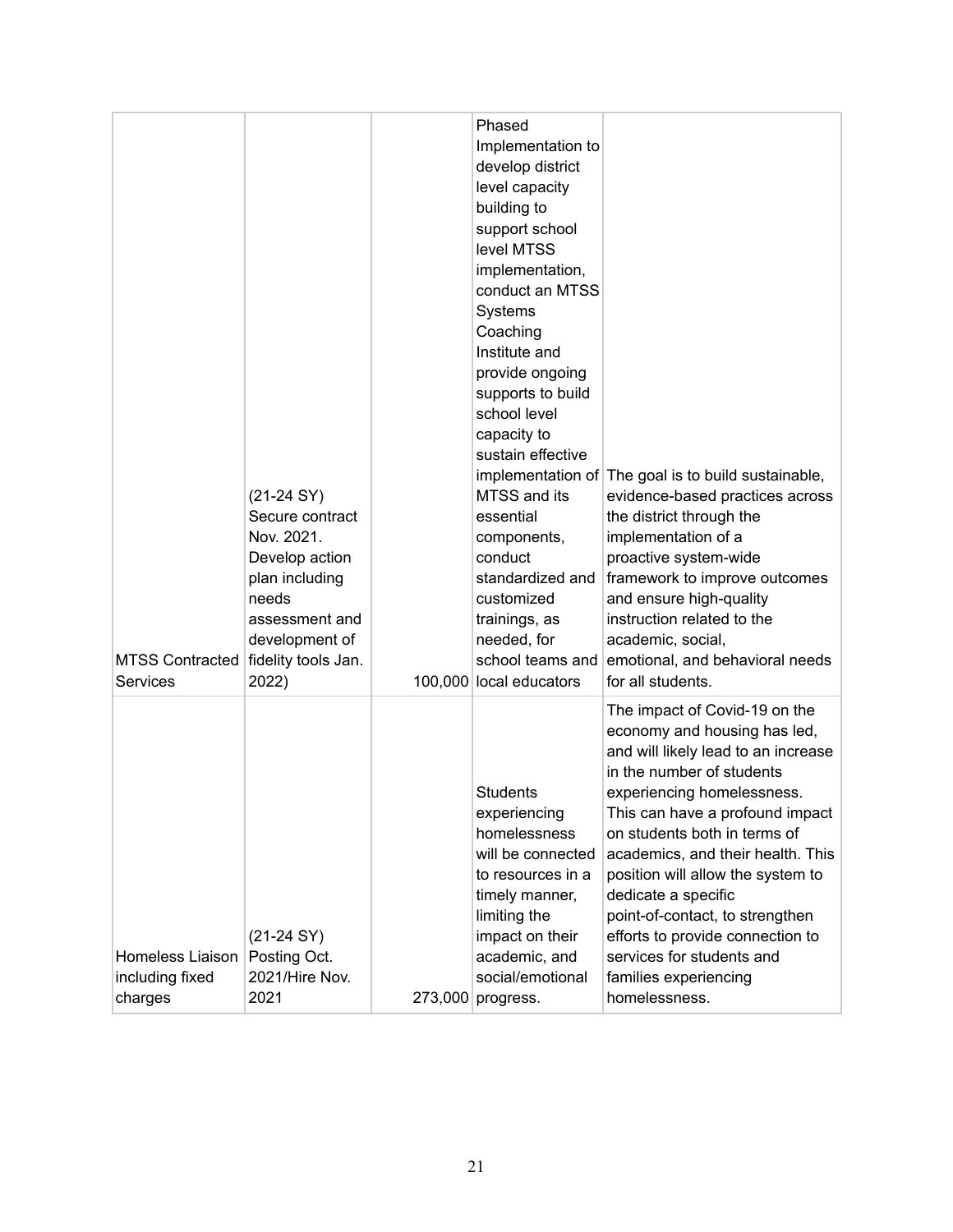| including fixed<br>charges | 2021/ Hire Nov.<br>2021 | counselor to<br>546,000 student ratio. | increased needs of students in<br>crisis.        |
|----------------------------|-------------------------|----------------------------------------|--------------------------------------------------|
| Counselors (2)             | Posting Oct,            | decrease the                           | responsive mode due to the                       |
| Additional School          | $(21-24 SY)$            |                                        | Middle School will counselors had to remain in a |
|                            |                         | Richardson                             | counseling program. Additionally,                |
|                            |                         | Colonel                                | robust Tier I and Tier II                        |
|                            |                         | School and                             | ability of the schools to provide a              |
|                            |                         | Elementary                             | school counselor, and limited the                |
|                            |                         | at both Denton                         | access by students to their                      |
|                            |                         | school counselor                       | school year. This decreased                      |
|                            |                         | addition of a                          | were unfilled in the 2020-2021                   |
|                            |                         | as needed. The                         | the pandemic, both positions                     |
|                            |                         | and III supports                       | Due to the budgetary impact of                   |
|                            |                         | receive Tier I, II,                    |                                                  |
|                            |                         | in order to                            |                                                  |
|                            |                         | school counselor                       |                                                  |
|                            |                         | have improved<br>access to their       |                                                  |
|                            |                         | Students will                          |                                                  |

## **Part II – LEA Maintenance of Equity for High Poverty Schools**

Section 2004 (c)of the ARP requires local education agencies in fiscal years 2022 and 2023 to maintain per-pupil funding (combined State and local) for any high-poverty school. The maintenance of equity provisions ensure that each LEA safeguards its high-poverty schools from disproportionate cuts to funding and staffing so that students from low income families in each LEA are not disproportionately impacted by State and local cuts to vital resources. For FY 2022 and FY 2023, LEAs may not: reduce combined State and local per-pupil funding for any high-poverty school by an amount that exceeds the total reduction, if any, of combined State and local per-pupil funding for all schools in the LEA, OR reduce the number of FTE staff per-pupil in any high-poverty school by an amount that exceeds the total reduction, if any, of FTE staff per-pupil in all schools in the LEA.

MSDE will distribute guidance and templates to demonstrate FY 2022 Maintenance of Equity in August 2021. The same process will be followed for the FY 2023 Maintenance of Equity requirement. Please note, this application includes an assurance that LEAs will provide the required information to ensure Maintenance of Equity has been met for FY 2022 and FY 2023.

## **Part III – Budget Documents**

Please submit a budget narrative that includes a description of the planned use of funds, the cost basis for the activities included in the budget, and a completed C125 workbook with the application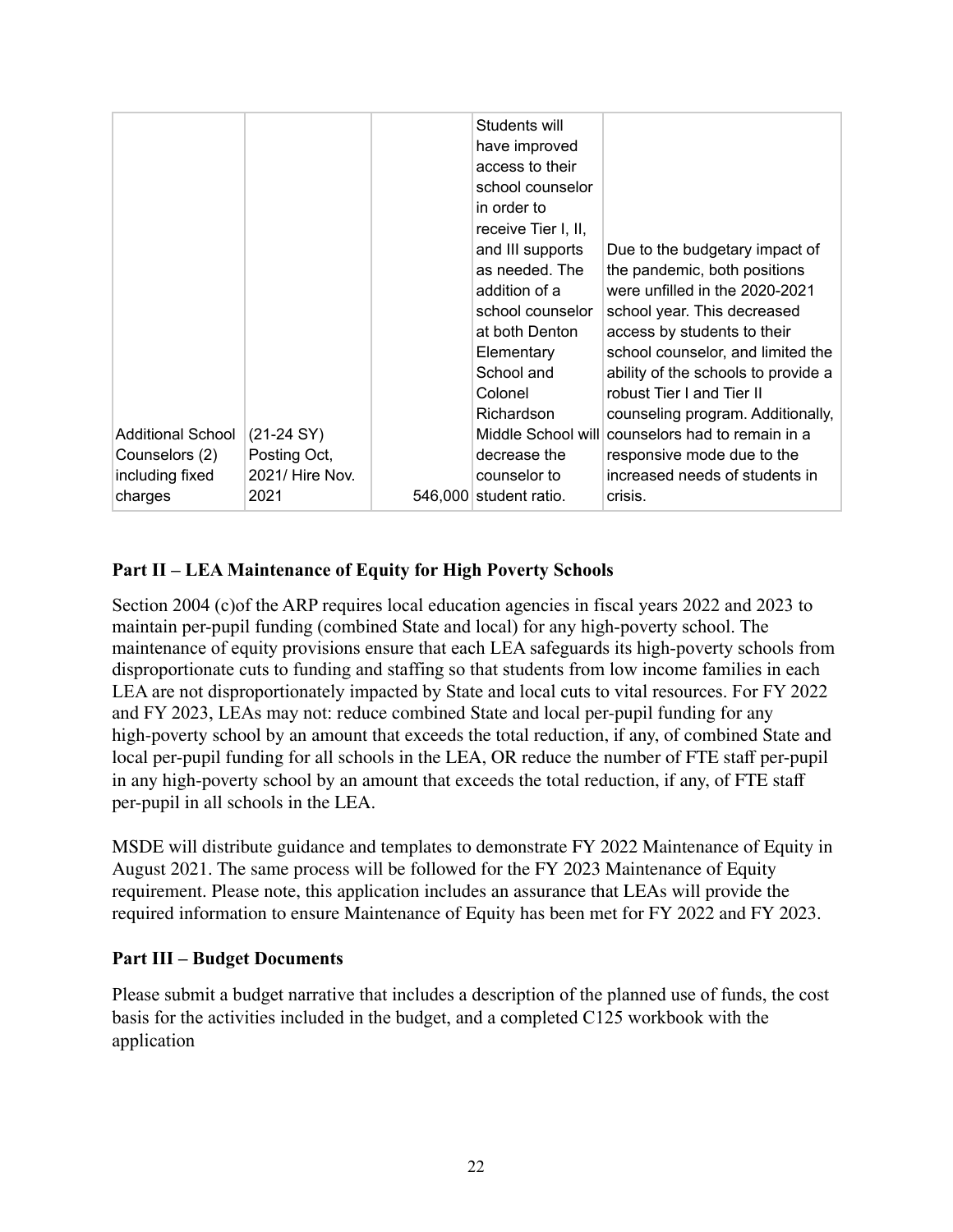## **Section 2001 (e), American Rescue Plan Act of 2021**

(e) USES O<sup>F</sup> FUNDS. —A local educational agency that receives funds under this section—

(1) shall reserve not less than 20 percent of such funds to address learning loss through the implementation of evidence-based interventions, such as summer learning or summer enrichment, extended day, comprehensive afterschool programs, or extended school year programs, and ensure that such interventions respond to students' academic, social, and emotional needs and address the disproportionate impact of the coronavirus on the student subgroups described in section  $1111(b)(2)(B)(xi)$  of the Elementary and Secondary Education Act of 1965 ( $20 \text{ U.S.C. } 6311(b)(2)(B)(xi)$ ), students experiencing homelessness, and children and youth in foster care; and

(2) shall use the remaining funds for any of the following:

(A) Any activity authorized by the Elementary and Secondary Education Act of 1965.

(B) Any activity authorized by the Individuals with Disabilities Education Act.

(C) Any activity authorized by the Adult Education and Family Literacy Act.

(D) Any activity authorized by the Carl D. Perkins Career and Technical Education Act of 2006.

(E) Coordination of preparedness and response efforts of local educational agencies with State, local, Tribal, and territorial public health departments, and other relevant agencies, to improve coordinated responses among such entities to prevent, prepare for, and respond to coronavirus.

(F) Activities to address the unique needs of low-income children or students, children with disabilities, English learners, racial and ethnic minorities, students experiencing homelessness, and foster care youth, including how outreach and service delivery will meet the needs of each population.

(G) Developing and implementing procedures and systems to improve the preparedness and response efforts of local educational agencies.

(H) Training and professional development for staff of the local educational agency on sanitation and minimizing the spread of infectious diseases.

(I) Purchasing supplies to sanitize and clean the facilities of a local educational agency, including buildings operated by such agency.

(J) Planning for, coordinating, and implementing activities during long-term closures, including providing meals to eligible students, providing technology for online learning to all students, providing guidance for carrying out requirements under the Individuals with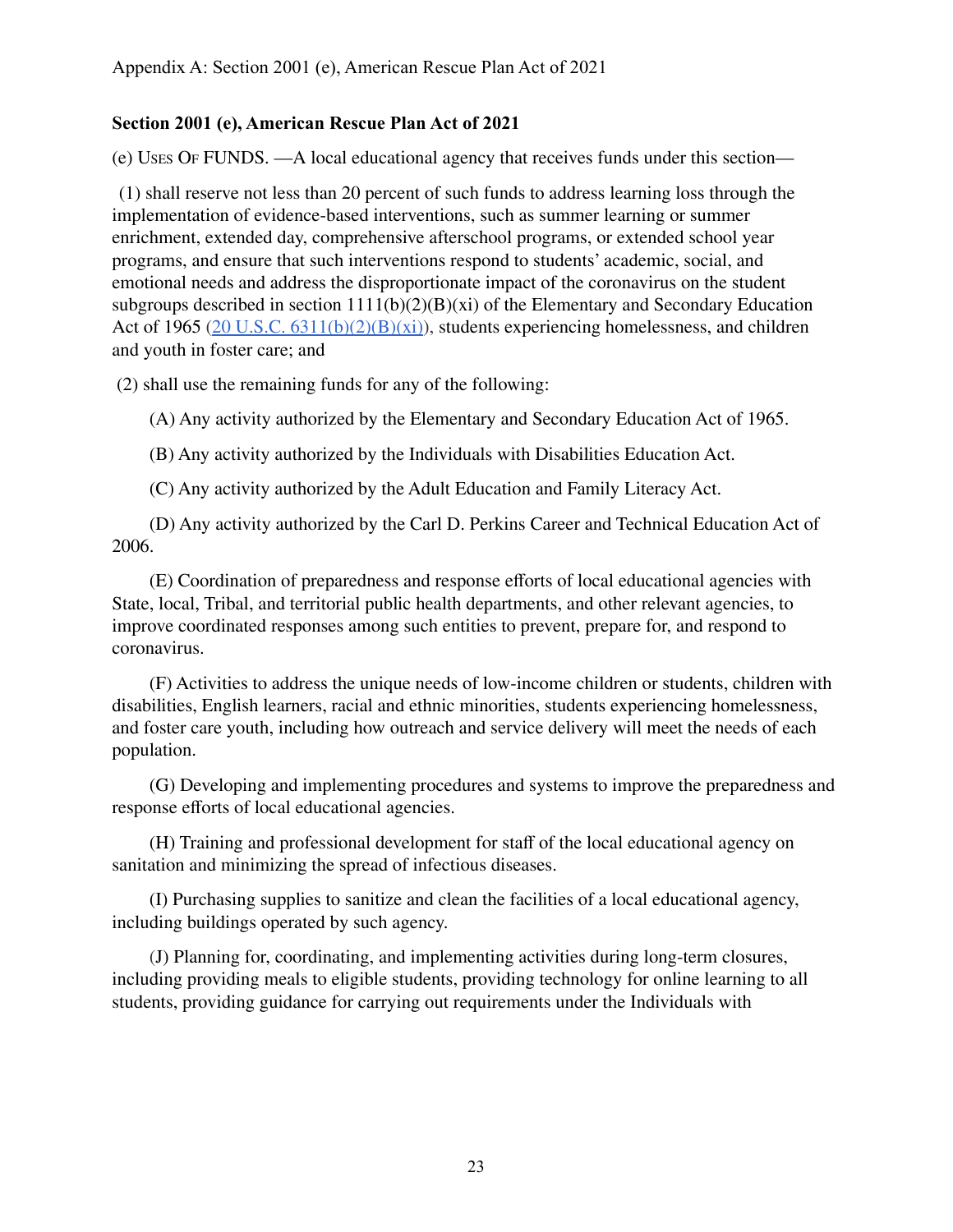Disabilities Education Act and ensuring other educational services can continue to be provided consistent with all Federal, State, and local requirements.

(K) Purchasing educational technology (including hardware, software, and connectivity) for students who are served by the local educational agency that aids in regular and substantive educational interaction between students and their classroom instructors, including low-income students and children with disabilities, which may include assistive technology or adaptive equipment.

(L) Providing mental health services and supports, including through the implementation of evidence-based full-service community schools.

(M) Planning and implementing activities related to summer learning and supplemental afterschool programs, including providing classroom instruction or online learning during the summer months and addressing the needs of low-income students, children with disabilities, English learners, migrant students, students experiencing homelessness, and children in foster care.

(N) Addressing learning loss among students, including low-income students, children with disabilities, English learners, racial and ethnic minorities, students experiencing homelessness, and children and youth in foster care, of the local educational agency, including by—

(i) administering and using high-quality assessments that are valid and reliable, to accurately assess students' academic progress and assist educators in meeting students' academic needs, including through differentiating instruction;

(ii) implementing evidence-based activities to meet the comprehensive needs of students;

(iii) providing information and assistance to parents and families on how they can effectively support students, including in a distance learning environment; and

(iv) tracking student attendance and improving student engagement in distance education.

(O) School facility repairs and improvements to enable operation of schools to reduce risk of virus transmission and exposure to environmental health hazards, and to support student health needs.

(P) Inspection, testing, maintenance, repair, replacement, and upgrade projects to improve the indoor air quality in school facilities, including mechanical and non-mechanical heating, ventilation, and air conditioning systems, filtering, purification and other air cleaning, fans, control systems, and window and door repair and replacement.

(Q) Developing strategies and implementing public health protocols including, to the greatest extent practicable, policies in line with guidance from the Centers for Disease Control and Prevention for the reopening and operation of school facilities to effectively maintain the health and safety of students, educators, and other staff.

(R) Other activities that are necessary to maintain the operation of and continuity of services in local educational agencies and continuing to employ existing staff of the local educational agency.